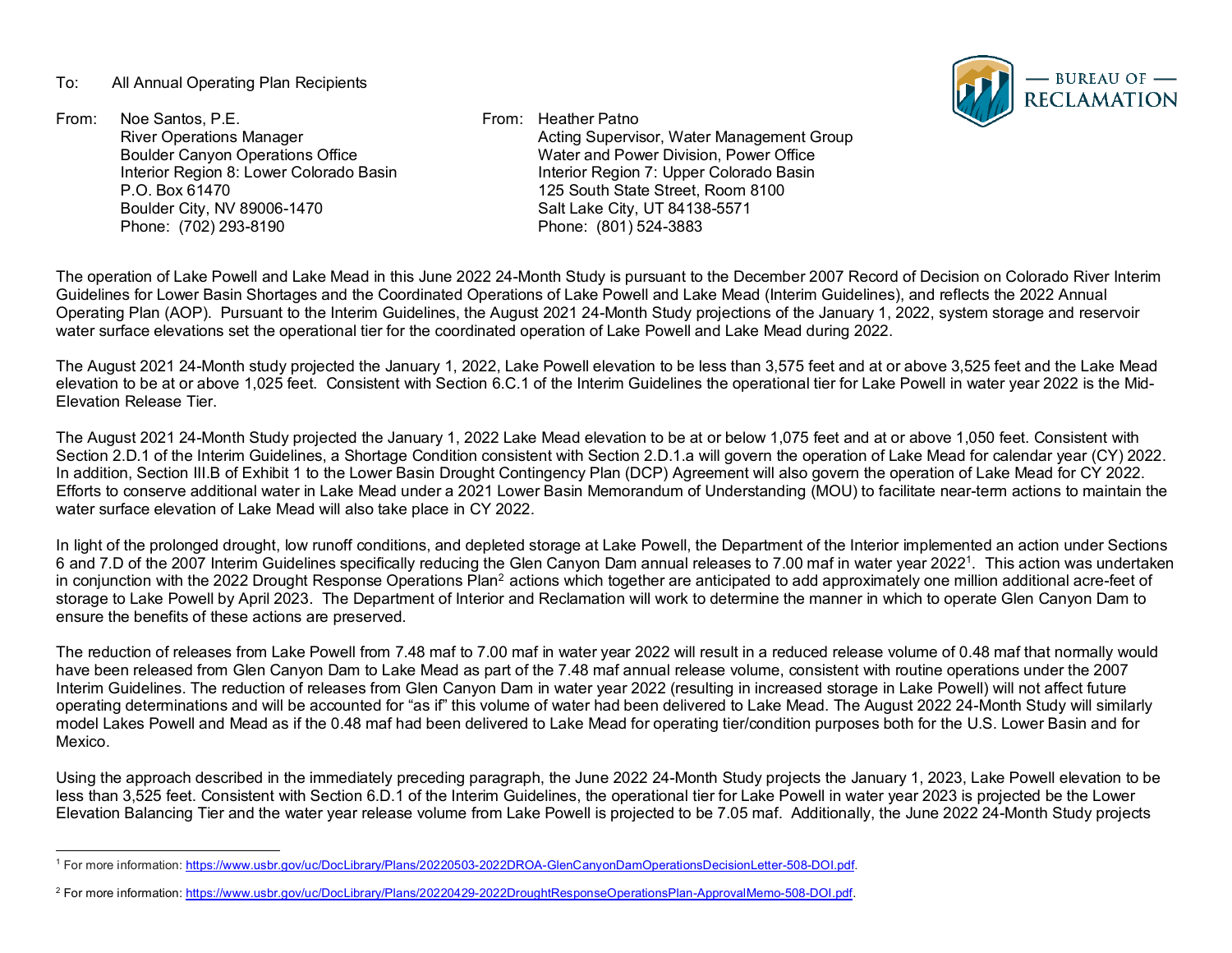the January 1, 2023 Lake Mead elevation to be below 1,050 feet and above 1,045 feet. Consistent with Section 2.D.1 of the Interim Guidelines, a Shortage Condition consistent with Section 2.D.1.b is projected to govern the operation of Lake Mead for calendar year 2023. In addition, Section III.B of Exhibit 1 to the Lower Basin DCP Agreement is also projected to govern the operation of Lake Mead for calendar year 2023. Should the August 2022 24-Month Study determine that Glen Canyon Dam will operate in a balancing condition in water year 2023, Glen Canyon Dam operations will be implemented in a manner that preserves the benefits to Glen Canyon Dam facilities and operations in 2023.

Current runoff projections into Lake Powell are provided by the National Weather Service's Colorado Basin River Forecast Center and are as follows. The observed unregulated inflow into Lake Powell for the month of May was 1.382 maf or 67 percent of the 30-year average from 1991 to 2020. The June unregulated inflow forecast for Lake Powell is 1.200 maf or 49 percent of the 30-year average. The 2022 April through July unregulated inflow forecast is 3.500 maf or 55 percent of average.

In this study, the calendar year 2022 diversion for Metropolitan Water District of Southern California (MWD) is projected to be 1.119 maf. The calendar year 2022 diversion for the Central Arizona Project (CAP) is projected to be 0.971 maf. Consumptive use for Nevada above Hoover (SNWP Use) is projected to be 0.253 maf for calendar year 2022.

Due to changing Lake Mead elevations, Hoover's generator capacity is adjusted based on estimated effective capacity and plant availability. The estimated effective capacity is based on projected Lake Mead elevations. Unit capacity tests will be performed as the lake elevation changes. This study reflects these changes in the projections.

Hoover, Davis, and Parker Dam historical gross energy figures come from PO&M reports provided by the Lower Colorado Region's Power Office, Bureau of Reclamation, Boulder City, Nevada. Questions regarding these historical energy numbers can be directed to Colleen Dwyer at (702) 293-8420.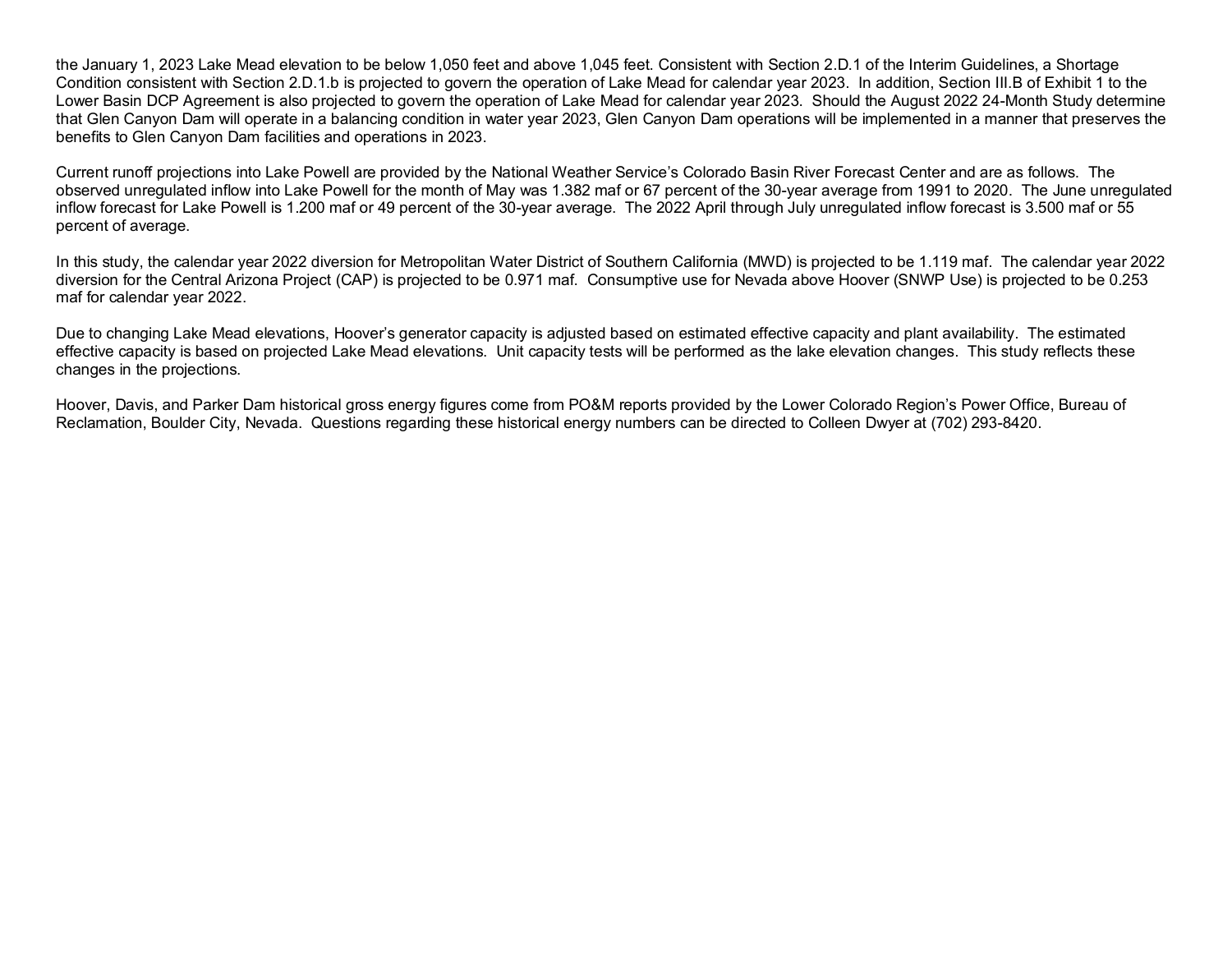Runoff and inflow projections into upper basin reservoirs are provided by the Colorado River Forecasting Service through the National Weather Service's Colorado Basin River Forecast Center and are as follows in thousand acre-feet (kaf):

| Reservoir            |      | Observed Inflow (kaf) |     |      | Apr  |      | Inflow Forecast (kaf) |     | Seasonal Outlook |      |  |
|----------------------|------|-----------------------|-----|------|------|------|-----------------------|-----|------------------|------|--|
|                      | Feb  | Mar                   | Apr | May  | %Avg | Jun  | Jul                   | Aug | Apr-Jul          | %Avg |  |
| <b>Lake Powell</b>   | 215  | 329                   | 594 | 1381 | 67%  | 1200 | 325                   | 170 | 3500             | 55%  |  |
| Fontenelle           | 23   | 46                    | 50  | 63   | 36%  | 220  | 102                   | 45  | 435              | 59%  |  |
| <b>Flaming Gorge</b> | 30   | 74                    | 66  | 88   | 36%  | 250  | 116                   | 50  | 520              | 54%  |  |
| <b>Blue Mesa</b>     | 18.2 | 30                    | 62  | 177  | 88%  | 136  | 55                    | 38  | 430              | 68%  |  |
| <b>Morrow Point</b>  | 19   | 31                    | 65  | 186  | 83%  | 139  | 55                    | 40  | 445              | 64%  |  |
| Crystal              | 22   | 36                    | 73  | 203  | 81%  | 143  | 56                    | 45  | 475              | 62%  |  |
| <b>Taylor Park</b>   | 3.3  | 4.1                   | 7.8 | 27   | 103% | 33   | 12.2                  | 8   | 80               | 85%  |  |
| Vallecito            | 3.2  | 7.1                   | 27  | 53   | 81%  | 15   | 8                     | 7   | 103              | 58%  |  |
| Navajo               | 13.9 | 41                    | 123 | 167  | 69%  | 20   | 0                     | 14  | 310              | 49%  |  |
| Lemon                | 0.47 | 1.07                  | 5.4 | 16.2 | 85%  | 3.6  | 1.8                   | 1.7 | 27               | 56%  |  |
| McPhee               | 2.3  | 9.8                   | 41  | 72   | 66%  | 14   | 8                     | 8   | 135              | 53%  |  |
| Ridgway              | 2.8  | 4.5                   | 7   | 19.7 | 85%  | 18   | 8.3                   | 6   | 53               | 58%  |  |
| Deerlodge            | 18.2 | 53                    | 123 | 422  | 85%  | 300  | 35                    | 11  | 880              | 74%  |  |
| Durango              | 7.3  | 12                    | 35  | 112  | 84%  | 41   | 17                    | 13  | 205              | 53%  |  |

The 2022 AOP is available online at:

[https://www.usbr.gov/lc/region/g4000/aop/AOP22.pdf.](https://www.usbr.gov/lc/region/g4000/aop/AOP22.pdf)

The Interim Guidelines are available online at:

[https://www.usbr.gov/lc/region/programs/strategies/RecordofDecision.pdf.](https://www.usbr.gov/lc/region/programs/strategies/RecordofDecision.pdf)

The Colorado River DCPs are available online at:

[https://www.usbr.gov/dcp/finaldocs.html.](https://www.usbr.gov/dcp/finaldocs.html)

The 2021 Lower Basin MOU is available online at:

[https://www.usbr.gov/lc/region/g4000/2021\\_MOU.pdf.](https://www.usbr.gov/lc/region/g4000/2021_MOU.pdf)

The Upper Basin Drought Response Operations Agreement is online at:

[https://www.usbr.gov/dcp/droa.html.](https://www.usbr.gov/dcp/droa.html)

The Upper Basin Hydrology Summary is available online at:

[https://www.usbr.gov/uc/water/crsp/studies/24Month\\_06\\_ucb.pdf.](https://www.usbr.gov/uc/water/crsp/studies/24Month_06_ucb.pdf)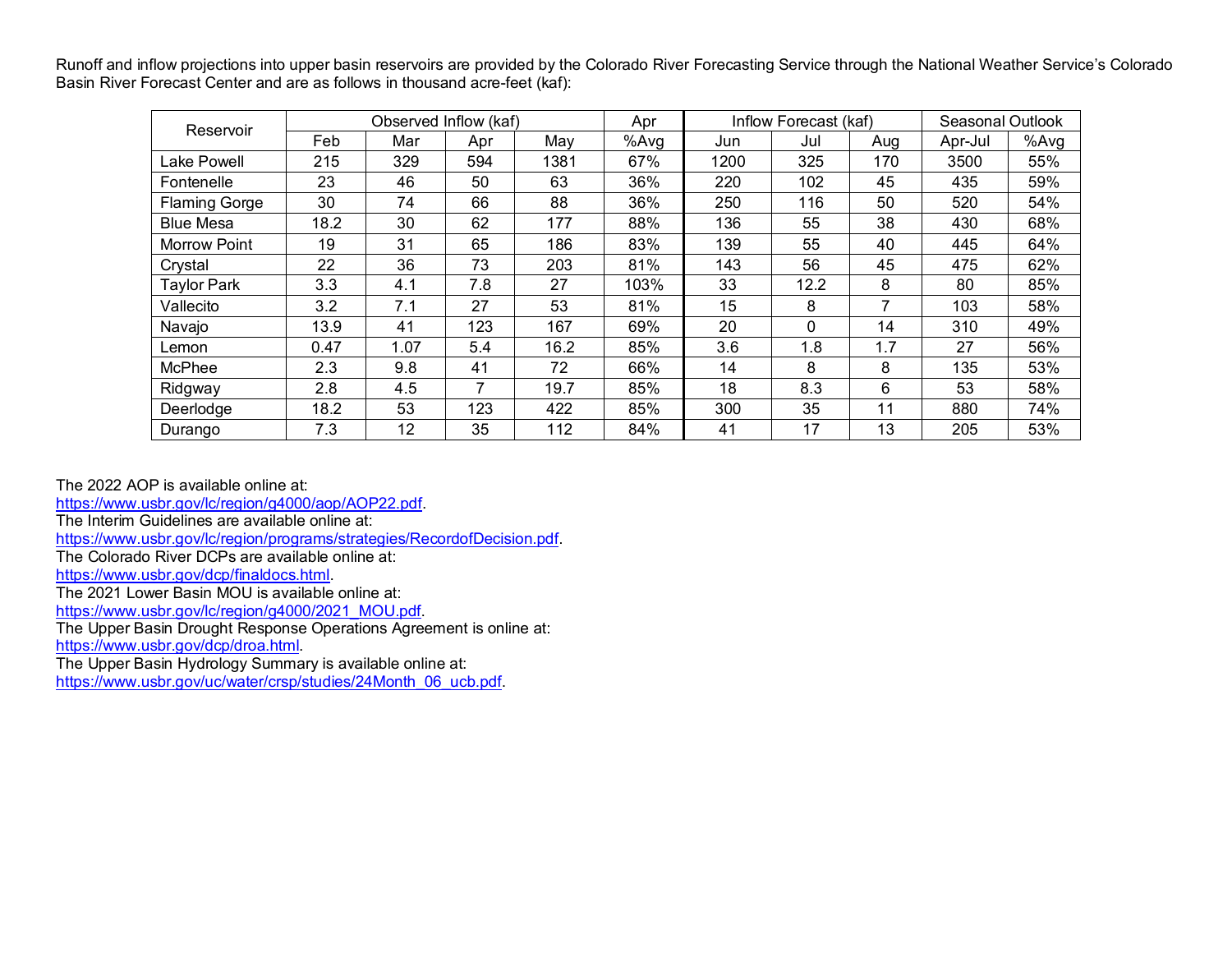

#### **June 2022 24-Month Study**

### Most Probable Inflow\*



#### **Fontenelle Reservoir**

|         | Date            | Regulated<br>Inflow<br>(1000 Ac-Ft) | Evap<br>Losses<br>(1000 Ac-Ft) | Power<br>Release<br>(1000 Ac-Ft) | <b>Bypass</b><br>Release<br>(1000 Ac-Ft) | <b>Total</b><br>Release<br>(1000 Ac-Ft) | <b>Reservoir Elev</b><br><b>End of Month</b><br>(Ft) | Live<br><b>Storage</b><br>(1000 Ac-Ft) |  |
|---------|-----------------|-------------------------------------|--------------------------------|----------------------------------|------------------------------------------|-----------------------------------------|------------------------------------------------------|----------------------------------------|--|
|         | Jun 2021        | $\overline{143}$                    | $\mathbf 2$                    | 42                               | $\mathbf 0$                              | 42                                      | 6494.76                                              | 251                                    |  |
| H       | <b>Jul 2021</b> | 45                                  | $\overline{c}$                 | 43                               | $\mathbf 0$                              | 43                                      | 6494.70                                              | 250                                    |  |
|         | Aug 2021        | 35                                  | $\overline{c}$                 | 41                               | $\pmb{0}$                                | 41                                      | 6493.52                                              | 242                                    |  |
| S       | Sep 2021        | 26                                  | $\overline{2}$                 | 36                               | $\mathbf{0}$                             | 36                                      | 6491.82                                              | 230                                    |  |
|         | WY 2021         | 561                                 | 14                             | 471                              | 94                                       | 566                                     |                                                      |                                        |  |
| T       | Oct 2021        | 37                                  | $\mathbf{1}$                   | 33                               | $\overline{4}$                           | $37\,$                                  | 6491.62                                              | 229                                    |  |
| $\circ$ | <b>Nov 2021</b> | 39                                  | $\mathbf{1}$                   | 43                               | $\mathbf 0$                              | 43                                      | 6491.01                                              | 225                                    |  |
| R       | Dec 2021        | 29                                  | $\mathbf{1}$                   | 50                               | $\mathbf 0$                              | 50                                      | 6487.63                                              | 203                                    |  |
|         | Jan 2022        | 29                                  | $\mathbf{1}$                   | 51                               | $\pmb{0}$                                | 51                                      | 6483.90                                              | 180                                    |  |
| C       | Feb 2022        | 23                                  | $\mathbf{1}$                   | 46                               | $\pmb{0}$                                | 46                                      | 6479.63                                              | 157                                    |  |
| A       | Mar 2022        | 46                                  | $\mathbf{1}$                   | 50                               | $\pmb{0}$                                | 50                                      | 6478.63                                              | 151                                    |  |
| L       | Apr 2022        | 50                                  | $\mathbf{1}$                   | $5\phantom{.0}$                  | 44                                       | 49                                      | 6478.74                                              | 152                                    |  |
|         | May 2022        | 63                                  | $\mathbf{1}$                   | 47                               | 8                                        | 55                                      | 6479.96                                              | 158                                    |  |
|         | Jun 2022        | 220                                 | $\overline{\mathbf{c}}$        | 71                               | $\pmb{0}$                                | $71$                                    | 6501.86                                              | 312                                    |  |
|         | <b>Jul 2022</b> | 102                                 | 3                              | 74                               | $\pmb{0}$                                | 74                                      | 6505.12                                              | 338                                    |  |
|         | Aug 2022        | 45                                  | $\overline{c}$                 | 65                               | $\pmb{0}$                                | 65                                      | 6502.27                                              | 315                                    |  |
|         | Sep 2022        | 35                                  | $\overline{\mathbf{c}}$        | 60                               | $\mathbf 0$                              | 60                                      | 6498.80                                              | 289                                    |  |
|         | WY 2022         | 717                                 | 15                             | 595                              | 56                                       | 651                                     |                                                      |                                        |  |
|         | Oct 2022        | 36                                  | $\mathbf{1}$                   | 61                               | $\pmb{0}$                                | 61                                      | 6495.13                                              | 262                                    |  |
|         | Nov 2022        | 34                                  | $\mathbf{1}$                   | 60                               | $\pmb{0}$                                | 60                                      | 6491.36                                              | 236                                    |  |
|         | Dec 2022        | 28                                  | $\mathbf{1}$                   | 61                               | $\pmb{0}$                                | 61                                      | 6486.16                                              | 202                                    |  |
|         | Jan 2023        | 26                                  | $\mathbf{1}$                   | 61                               | $\pmb{0}$                                | 61                                      | 6479.99                                              | 166                                    |  |
|         | Feb 2023        | 24                                  | 0                              | 56                               | $\pmb{0}$                                | 56                                      | 6473.55                                              | 134                                    |  |
|         | Mar 2023        | 42                                  | 0                              | 63                               | $\pmb{0}$                                | 63                                      | 6468.70                                              | 113                                    |  |
|         | Apr 2023        | 65                                  | $\mathbf{1}$                   | 34                               | 38                                       | 72                                      | 6466.77                                              | 105                                    |  |
|         | May 2023        | 130                                 | $\mathbf{1}$                   | 90                               | $\mathbf 0$                              | $90\,$                                  | 6475.70                                              | 144                                    |  |
|         | Jun 2023        | 275                                 | $\overline{\mathbf{c}}$        | 101                              | 18                                       | 119                                     | 6499.98                                              | 298                                    |  |
|         | <b>Jul 2023</b> | 165                                 | $\ensuremath{\mathsf{3}}$      | 100                              | 10                                       | 110                                     | 6506.63                                              | 350                                    |  |
|         | Aug 2023        | 60                                  | $\overline{\mathbf{c}}$        | 71                               | $\pmb{0}$                                | 71                                      | 6504.92                                              | 336                                    |  |
|         | Sep 2023        | 40                                  | $\overline{2}$                 | 65                               | $\mathbf 0$                              | 65                                      | 6501.42                                              | 309                                    |  |
|         | WY 2023         | 925                                 | 15                             | 824                              | 66                                       | 890                                     |                                                      |                                        |  |
|         | Oct 2023        | 46                                  | $\mathbf{1}$                   | 68                               | $\pmb{0}$                                | 68                                      | 6498.32                                              | 286                                    |  |
|         | Nov 2023        | 43                                  | $\mathbf{1}$                   | 68                               | $\pmb{0}$                                | 68                                      | 6494.65                                              | 259                                    |  |
|         | Dec 2023        | 32                                  | $\mathbf{1}$                   | 71                               | $\pmb{0}$                                | 71                                      | 6488.83                                              | 219                                    |  |
|         | Jan 2024        | 30                                  | $\mathbf{1}$                   | 71                               | $\pmb{0}$                                | 71                                      | 6482.20                                              | 178                                    |  |
|         | Feb 2024        | 28                                  | $\mathbf{1}$                   | 66                               | $\pmb{0}$                                | 66                                      | 6474.69                                              | 139                                    |  |
|         | Mar 2024        | 50                                  | 0                              | 69                               | $\pmb{0}$                                | 69                                      | 6470.47                                              | 120                                    |  |
|         | Apr 2024        | 77                                  | $\mathbf{1}$                   | 71                               | $\mathbf 0$                              | 71                                      | 6471.62                                              | 125                                    |  |
|         | May 2024        | 167                                 | $\mathbf{1}$                   | 90                               | $\Omega$                                 | 90                                      | 6486.06                                              | 202                                    |  |
|         |                 |                                     |                                |                                  |                                          |                                         |                                                      |                                        |  |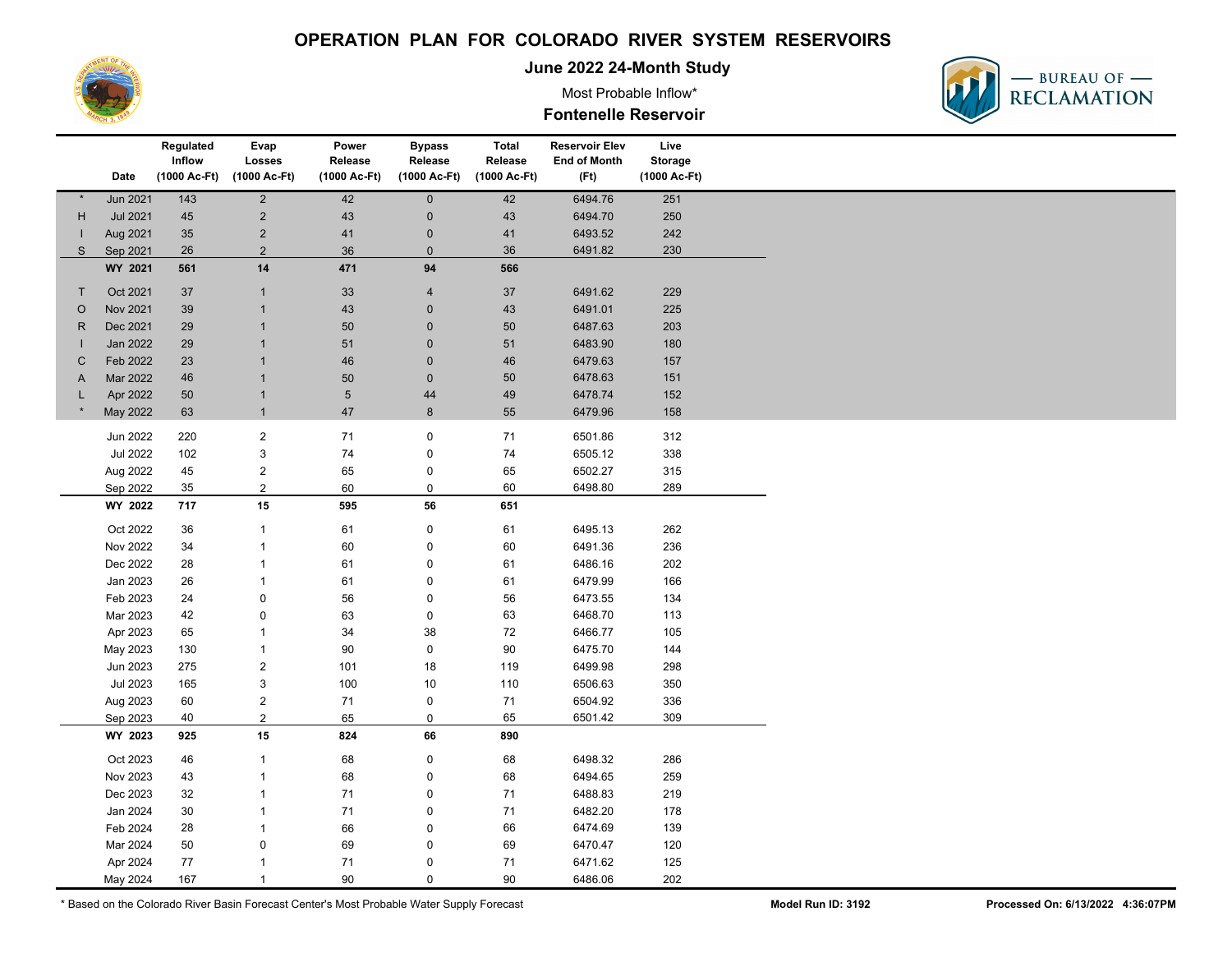

**June 2022 24-Month Study**

Most Probable Inflow\*



#### **Flaming Gorge Reservoir**

| Inflow<br>Inflow<br>Release<br><b>Flow</b><br>Losses<br>Release<br>Release<br><b>Storage</b><br><b>End of Month</b><br><b>Storage</b>                        |  |
|--------------------------------------------------------------------------------------------------------------------------------------------------------------|--|
|                                                                                                                                                              |  |
| (1000 Ac-Ft)<br>(1000 Ac-Ft)<br>Date<br>(1000 Ac-Ft)<br>(1000 Ac-Ft)<br>(1000 Ac-Ft)<br>(1000 Ac-Ft)<br>(1000 Ac-Ft)<br>(Ft)<br>(1000 Ac-Ft)<br>(1000 Ac-Ft) |  |
| <b>Jun 2021</b><br>148<br>46<br>$10$<br>80<br>$\mathbf 0$<br>80<br>125<br>6023.52<br>3106<br>205                                                             |  |
| <b>Jul 2021</b><br>12<br>65<br>6022.61<br>3073<br>80<br>H<br>48<br>43<br>65<br>$\pmb{0}$<br>124                                                              |  |
| 12<br>$98\,$<br>98<br>121<br>6021.02<br>3016<br>Aug 2021<br>50<br>$\pmb{0}$<br>111<br>44                                                                     |  |
| $10$<br>96<br>96<br>119<br>107<br>S<br>Sep 2021<br>27<br>37<br>$\mathbf{0}$<br>6019.15<br>2950                                                               |  |
| 77<br>$\mathbf{0}$<br>WY 2021<br>650<br>657<br>835<br>835<br>1430                                                                                            |  |
| Oct 2021<br>49<br>50<br>$\overline{7}$<br>77<br>$\pmb{0}$<br>77<br>117<br>6018.23<br>2918<br>107<br>$\mathsf{T}$                                             |  |
| $\mathsf 3$<br>51<br>Nov 2021<br>47<br>49<br>$51\,$<br>$\pmb{0}$<br>117<br>6018.09<br>2913<br>87<br>$\circ$                                                  |  |
| Dec 2021<br>52<br>82<br>21<br>41<br>$\overline{2}$<br>$\pmb{0}$<br>52<br>117<br>6017.72<br>2900<br>R.                                                        |  |
| $\overline{2}$<br>Jan 2022<br>33<br>55<br>52<br>52<br>117<br>6017.75<br>2901<br>80<br>$\mathbf 0$                                                            |  |
| $\overline{2}$<br>47<br>Feb 2022<br>30<br>53<br>47<br>$\mathbf{0}$<br>117<br>6017.87<br>2905<br>70<br>C                                                      |  |
| Mar 2022<br>83<br>$\mathbf{3}$<br>52<br>118<br>2932<br>74<br>$\mathbf 0$<br>52<br>6018.65<br>111<br>A                                                        |  |
| $\sqrt{5}$<br>Apr 2022<br>66<br>62<br>51<br>$\mathbf 0$<br>51<br>118<br>6018.81<br>2938<br>179                                                               |  |
| $\overline{7}$<br>88<br>187<br>6015.77<br>2769<br>May 2022<br>88<br>139<br>48<br>114<br>550                                                                  |  |
| 250<br>9<br>127<br>127<br>2736<br>427<br>Jun 2022<br>101<br>0<br>113<br>6014.76                                                                              |  |
| 11<br>6014.52                                                                                                                                                |  |
| 85<br><b>Jul 2022</b><br>116<br>88<br>85<br>113<br>2729<br>120<br>0                                                                                          |  |
| Aug 2022<br>70<br>10<br>111<br>0<br>111<br>6013.00<br>2679<br>122<br>50<br>111<br>9                                                                          |  |
| Sep 2022<br>62<br>107<br>109<br>2627<br>117<br>37<br>0<br>107<br>6011.35                                                                                     |  |
| 70<br>48<br>2051<br>WY 2022<br>861<br>802<br>951<br>999                                                                                                      |  |
| Oct 2022<br>44<br>69<br>6<br>96<br>0<br>96<br>107<br>6010.36<br>2595<br>120                                                                                  |  |
| 3<br>Nov 2022<br>70<br>92<br>0<br>92<br>106<br>6009.58<br>2571<br>119<br>44                                                                                  |  |
| Dec 2022<br>62<br>29<br>$\overline{1}$<br>89<br>0<br>89<br>105<br>6008.71<br>2544<br>112                                                                     |  |
| 67<br>Jan 2023<br>32<br>$\overline{1}$<br>92<br>0<br>92<br>104<br>6007.90<br>2519<br>114                                                                     |  |
| $\overline{c}$<br>81<br>6007.41<br>Feb 2023<br>35<br>67<br>81<br>0<br>104<br>2504<br>103                                                                     |  |
| Mar 2023<br>85<br>$\overline{c}$<br>86<br>0<br>86<br>6007.95<br>2520<br>106<br>104<br>143                                                                    |  |
| Apr 2023<br>105<br>112<br>51<br>106<br>6009.72<br>2575<br>256<br>$\overline{4}$<br>51<br>0                                                                   |  |
| 6011.23<br>180<br>140<br>6<br>84<br>0<br>84<br>108<br>2623<br>609<br>May 2023                                                                                |  |
| Jun 2023<br>$\boldsymbol{9}$<br>6014.97<br>2743<br>340<br>184<br>51<br>0<br>51<br>113<br>451                                                                 |  |
| <b>Jul 2023</b><br>11<br>56<br>0<br>56<br>116<br>6017.23<br>2817<br>121<br>200<br>145                                                                        |  |
| 11<br>71<br>6017.22<br>Aug 2023<br>81<br>71<br>0<br>116<br>2817<br>86<br>70                                                                                  |  |
| 71<br>9<br>75<br>0<br>75<br>116<br>90<br>Sep 2023<br>46<br>6016.85<br>2805                                                                                   |  |
| WY 2023<br>1175<br>924<br>924<br>2324<br>1210<br>66<br>0                                                                                                     |  |
| 77<br>$\,6\,$<br>Oct 2023<br>55<br>64<br>0<br>64<br>116<br>6017.04<br>2811<br>93                                                                             |  |
| Nov 2023<br>76<br>$\mathsf 3$<br>92<br>50<br>61<br>0<br>61<br>116<br>6017.39<br>2823                                                                         |  |
| $\mathbf{1}$<br>71<br>6017.38<br>2823<br>Dec 2023<br>33<br>72<br>71<br>0<br>116<br>95                                                                        |  |
| Jan 2024<br>81<br>$\mathbf{1}$<br>71<br>71<br>117<br>6017.63<br>2831<br>95<br>40<br>0                                                                        |  |
| Feb 2024<br>80<br>$\overline{\mathbf{c}}$<br>66<br>6017.97<br>2842<br>91<br>41<br>66<br>0<br>117                                                             |  |
| Mar 2024<br>3<br>52<br>52<br>119<br>6019.41<br>2890<br>126<br>87<br>105<br>0                                                                                 |  |
| Apr 2024<br>113<br>107<br>51<br>51<br>121<br>6020.89<br>2941<br>253<br>$\overline{4}$<br>0                                                                   |  |
| May 2024<br>$\overline{7}$<br>221<br>221<br>119<br>6019.16<br>2882<br>733<br>244<br>167<br>0                                                                 |  |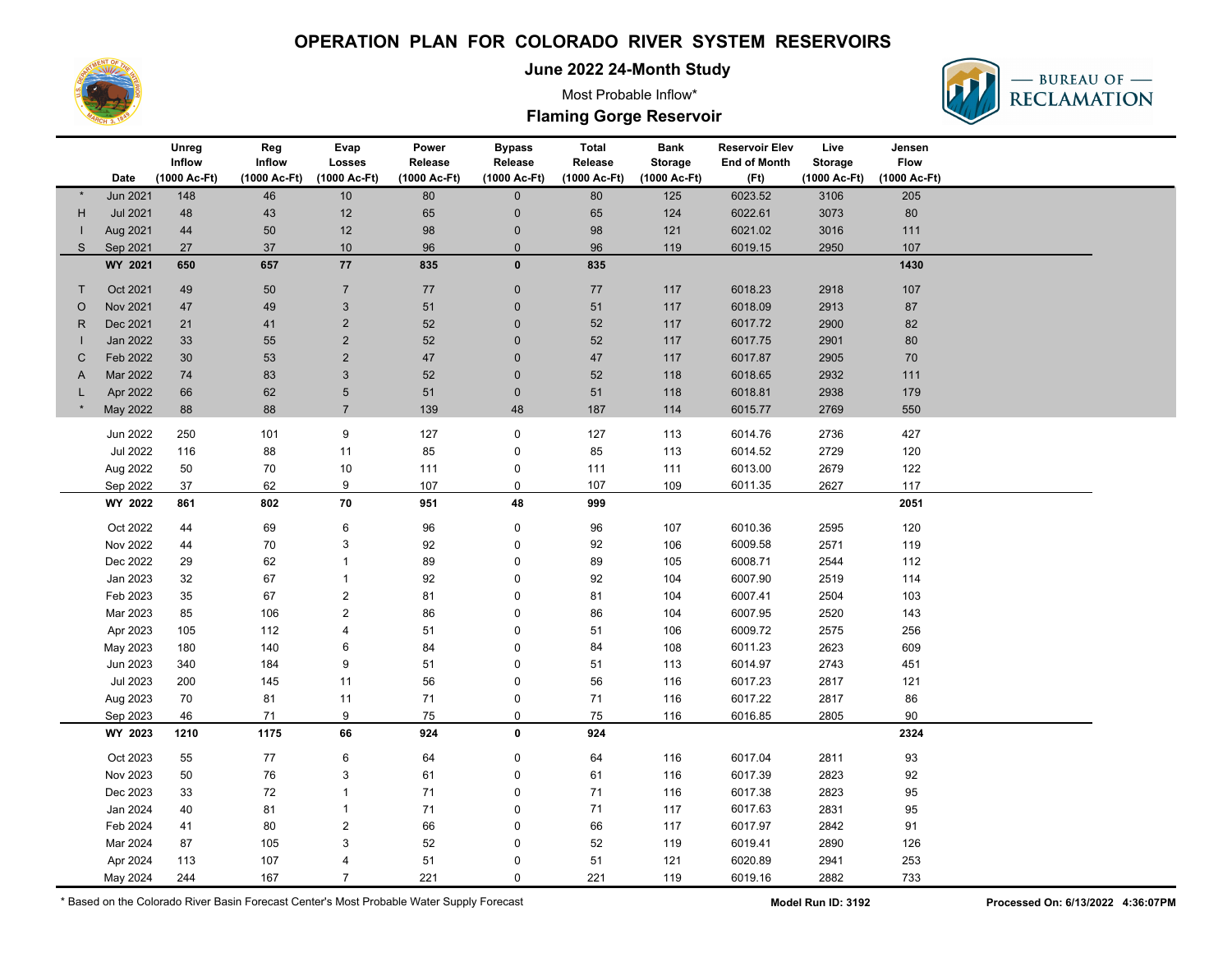

**June 2022 24-Month Study**

Most Probable Inflow\*

### **Taylor Park Reservoir**



|                |                 | Regulated<br>Inflow       | <b>Total</b><br>Release | <b>Reservoir Elev</b><br><b>End of Month</b> | Live<br><b>Storage</b> |
|----------------|-----------------|---------------------------|-------------------------|----------------------------------------------|------------------------|
|                | Date            | (1000 Ac-Ft)              | (1000 Ac-Ft)            | (Ft)                                         | (1000 Ac-Ft)           |
|                | <b>Jun 2021</b> | 24                        | 16                      | 9314.87                                      | 78                     |
| H              | <b>Jul 2021</b> | 11                        | $16\,$                  | 9311.57                                      | $72\,$                 |
| T              | Aug 2021        | $\overline{7}$            | $15$                    | 9306.36                                      | 64                     |
| $\mathsf S$    | Sep 2021        | $\overline{4}$            | $10$                    | 9302.48                                      | 59                     |
|                | WY 2021         | 92                        | $102$                   |                                              |                        |
| $\mathsf T$    | Oct 2021        | $\,$ 5 $\,$               | $\overline{5}$          | 9302.69                                      | 59                     |
| $\circ$        | Nov 2021        | $\overline{\mathbf{4}}$   | $\overline{\mathbf{4}}$ | 9302.58                                      | 59                     |
| ${\sf R}$      | Dec 2021        | $\,$ 5 $\,$               | $\,$ 5 $\,$             | 9302.55                                      | 59                     |
| т              | Jan 2022        | $\overline{4}$            | $\overline{\mathbf{4}}$ | 9302.29                                      | 58                     |
| $\mathsf{C}$   | Feb 2022        | $\ensuremath{\mathsf{3}}$ | 4                       | 9301.88                                      | 58                     |
| $\overline{A}$ | Mar 2022        | $\overline{\mathbf{4}}$   | $\overline{4}$          | 9301.56                                      | 57                     |
| L              | Apr 2022        | $\bf 8$                   | $\,6\,$                 | 9302.92                                      | 59                     |
| $\star$        | May 2022        | 27                        | $12$                    | 9312.55                                      | ${\bf 74}$             |
|                | Jun 2022        | 33                        | $19$                    | 9320.84                                      | 88                     |
|                | <b>Jul 2022</b> | $12$                      | $17\,$                  | 9318.24                                      | 84                     |
|                | Aug 2022        | 8                         | $15\,$                  | 9313.98                                      | 76                     |
|                | Sep 2022        | 6                         | 12                      | 9310.35                                      | $70\,$                 |
|                | WY 2022         | 119                       | 107                     |                                              |                        |
|                | Oct 2022        | 6                         | 6                       | 9310.55                                      | $71$                   |
|                | Nov 2022        | $\,$ 5 $\,$               | 5                       | 9310.52                                      | $71$                   |
|                | Dec 2022        | $\,$ 5 $\,$               | 5                       | 9310.05                                      | $70\,$                 |
|                | Jan 2023        | 4                         | 5                       | 9309.29                                      | 69                     |
|                | Feb 2023        | 4                         | 5                       | 9308.46                                      | 67                     |
|                | Mar 2023        | 4                         | 5                       | 9307.68                                      | 66                     |
|                | Apr 2023        | $\boldsymbol{7}$          | 6                       | 9308.33                                      | 67                     |
|                | May 2023        | $26\,$                    | $15\,$                  | 9315.08                                      | ${\bf 78}$             |
|                | Jun 2023        | $40\,$                    | $18\,$                  | 9327.03                                      | 100                    |
|                | Jul 2023        | $15\,$                    | 21                      | 9323.93                                      | 94                     |
|                | Aug 2023        | $\boldsymbol{9}$          | $18\,$                  | 9318.80                                      | 85                     |
|                | Sep 2023        | $\overline{7}$            | $18\,$                  | 9312.09                                      | $73\,$                 |
|                | WY 2023         | 130                       | $\overline{127}$        |                                              |                        |
|                | Oct 2023        | 6                         | 9                       | 9310.44                                      | 71                     |
|                | Nov 2023        | $\,$ 5 $\,$               | $\,$ 5 $\,$             | 9310.22                                      | ${\bf 70}$             |
|                | Dec 2023        | $\overline{4}$            | 5                       | 9309.72                                      | 69                     |
|                | Jan 2024        | 5                         | 5                       | 9309.37                                      | 69                     |
|                | Feb 2024        | $\overline{4}$            | 5                       | 9308.83                                      | 68                     |
|                | Mar 2024        | 5                         | 5                       | 9308.45                                      | 67                     |
|                | Apr 2024        | 9                         | 9                       | 9308.50                                      | 68                     |
|                | May 2024        | 26                        | 15                      | 9315.31                                      | 79                     |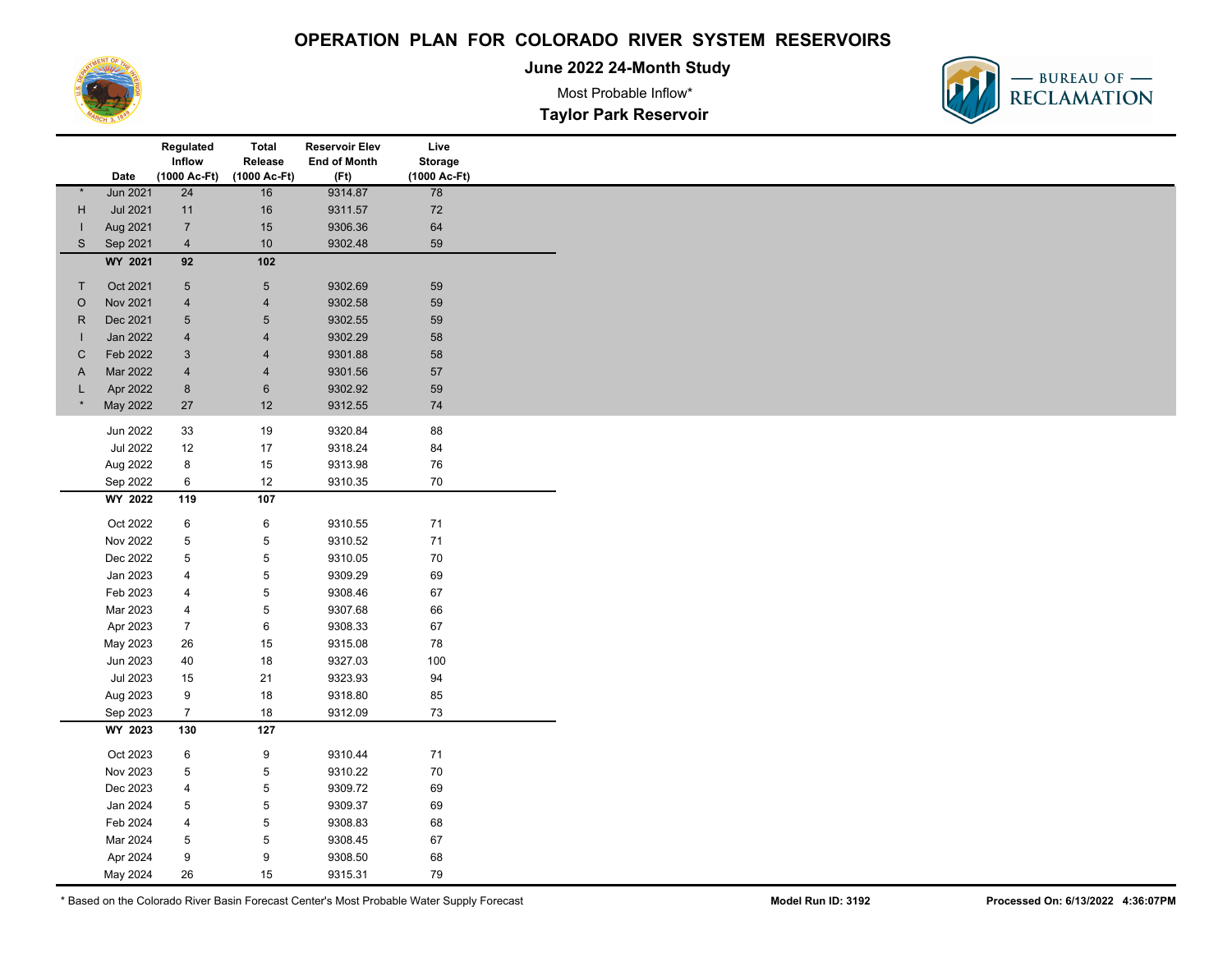

**June 2022 24-Month Study**

Most Probable Inflow\*



### **Blue Mesa Reservoir**

|         |                                    | UnReg        | Regulated    | Evap                    | Power        | <b>Bypass</b>              | <b>Total</b> | <b>Reservoir Elev</b> | Live           |  |
|---------|------------------------------------|--------------|--------------|-------------------------|--------------|----------------------------|--------------|-----------------------|----------------|--|
|         |                                    | Inflow       | Inflow       | Losses                  | Release      | Release                    | Release      | <b>End of Month</b>   | <b>Storage</b> |  |
|         | Date                               | (1000 Ac-Ft) | (1000 Ac-Ft) | (1000 Ac-Ft)            | (1000 Ac-Ft) | (1000 Ac-Ft)               | (1000 Ac-Ft) | (Ft)                  | (1000 Ac-Ft)   |  |
|         | <b>Jun 2021</b><br><b>Jul 2021</b> | 127          | 119          | $\mathbf{1}$            | 77           | $\mathbf 0$                | 77           | 7463.84               | 391            |  |
| н       | Aug 2021                           | 53           | 58           | $\mathbf{1}$            | 98           | $\pmb{0}$                  | 98           | 7457.21               | 350            |  |
| S       | Sep 2021                           | 45           | 53           | $\mathbf{1}$            | 93           | $\mathbf 0$                | 93           | 7450.20               | 310            |  |
|         | WY 2021                            | 19           | 25           | $\overline{1}$          | 94           | $\mathbf 0$                | 94           | 7436.58               | 241            |  |
|         |                                    | 518          | 528          | $6\phantom{a}$          | 713          | $\overline{2}$             | 715          |                       |                |  |
| T       | Oct 2021                           | 27           | 26           | $\pmb{0}$               | 58           | $\pmb{0}$                  | 58           | 7429.52               | 209            |  |
| $\circ$ | Nov 2021                           | 27           | 27           | $\mathbf 0$             | 16           | $\pmb{0}$                  | 16           | 7431.94               | 220            |  |
| R       | Dec 2021                           | 22           | 22           | $\pmb{0}$               | 11           | $\mathbf 0$                | 11           | 7434.40               | 231            |  |
|         | Jan 2022                           | 20           | 20           | $\mathbf 0$             | 14           | $\mathbf 0$                | 14           | 7435.60               | 236            |  |
| C       | Feb 2022                           | 18           | 19           | $\overline{0}$          | 14           | $\pmb{0}$                  | 14           | 7436.57               | 241            |  |
| A       | Mar 2022                           | 30           | 30           | $\mathbf 0$             | 32           | $\pmb{0}$                  | 32           | 7436.17               | 239            |  |
|         | Apr 2022                           | 62           | 60           | $\overline{0}$          | 44           | $\pmb{0}$                  | 46           | 7438.94               | 252            |  |
|         | May 2022                           | 177          | 162          | $\mathbf{1}$            | 79           | $\mathbf 0$                | 79           | 7454.56               | 335            |  |
|         | Jun 2022                           | 136          | 122          | $\mathbf{1}$            | 73           | $\pmb{0}$                  | 73           | 7462.52               | 383            |  |
|         | <b>Jul 2022</b>                    | 55           | 60           | $\mathbf{1}$            | 82           | $\pmb{0}$                  | 82           | 7458.68               | 359            |  |
|         | Aug 2022                           | 38           | 45           | $\mathbf{1}$            | 76           | $\pmb{0}$                  | 76           | 7453.28               | 328            |  |
|         | Sep 2022                           | 27           | 33           | $\mathbf{1}$            | 75           | $\pmb{0}$                  | 75           | 7445.34               | 284            |  |
|         | WY 2022                            | 637          | 626          | $6\phantom{a}$          | 575          | $\mathbf 0$                | 577          |                       |                |  |
|         | Oct 2022                           | 29           | 29           | 0                       | 74           | $\pmb{0}$                  | $74$         | 7436.02               | 238            |  |
|         | Nov 2022                           | 25           | 25           | $\pmb{0}$               | 13           | $\mathbf 0$                | 13           | 7438.51               | 250            |  |
|         | Dec 2022                           | 21           | 22           | $\pmb{0}$               | 14           | $\mathbf 0$                | 14           | 7440.15               | 258            |  |
|         | Jan 2023                           | 20           | 21           | $\mathbf 0$             | 15           | $\pmb{0}$                  | 15           | 7441.44               | 265            |  |
|         | Feb 2023                           | 18           | 19           | $\mathbf 0$             | 13           | $\pmb{0}$                  | 13           | 7442.71               | 271            |  |
|         | Mar 2023                           | 28           | 29           | $\pmb{0}$               | 17           | $\pmb{0}$                  | $17$         | 7445.14               | 283            |  |
|         | Apr 2023                           | 58           | 57           |                         | $30\,$       | $\mathbf 0$                | $30\,$       | 7450.15               | 310            |  |
|         | May 2023                           | 185          | 174          | $\mathbf{1}$            | 70           | $\mathbf 0$                | $70\,$       | 7467.26               | 413            |  |
|         | Jun 2023                           | 245          | 223          | $\mathbf{1}$            | 95           | $\pmb{0}$                  | 95           | 7485.06               | 540            |  |
|         | <b>Jul 2023</b>                    | 92           | 98           | $\mathbf{1}$            | 76           | $\pmb{0}$                  | 76           | 7487.72               | 560            |  |
|         | Aug 2023                           | 51           | 61           | $\mathbf{1}$            | 82           | $\pmb{0}$                  | 82           | 7484.72               | 537            |  |
|         | Sep 2023                           | 33           | 45           | $\overline{1}$          | 78           | $\mathsf 0$                | 78           | 7480.17               | 503            |  |
|         | WY 2023                            | 805          | 802          | $\overline{\mathbf{7}}$ | 577          | $\mathbf 0$                | 577          |                       |                |  |
|         | Oct 2023                           |              |              |                         |              |                            |              |                       |                |  |
|         | Nov 2023                           | 34           | 37           | $\pmb{0}$               | 73           | $\pmb{0}$                  | 73           | 7475.17               | 467            |  |
|         | Dec 2023                           | 30           | 31           | $\mathbf 0$             | 14           | $\pmb{0}$                  | 14           | 7477.50               | 484            |  |
|         | Jan 2024                           | 26           | 27           | $\pmb{0}$               | 14           | $\mathbf 0$                | 14           | 7479.31               | 497            |  |
|         | Feb 2024                           | 25           | 26           | $\Omega$                | 14           | $\mathbf 0$                | 14           | 7480.87               | 508            |  |
|         | Mar 2024                           | 23           | 24           | $\mathbf 0$             | 13           | $\mathbf 0$                | 13           | 7482.35<br>7485.27    | 519            |  |
|         | Apr 2024                           | 38           | 38           | $\mathbf 0$             | 16           | 0                          | 16           | 7491.60               | 541<br>590     |  |
|         | May 2024                           | 78           | 78           | -1<br>$\overline{1}$    | 29           | $\mathbf 0$<br>$\mathbf 0$ | 29           |                       |                |  |
|         |                                    | 203          | 192          |                         | 68           |                            | 68           | 7506.50               | 713            |  |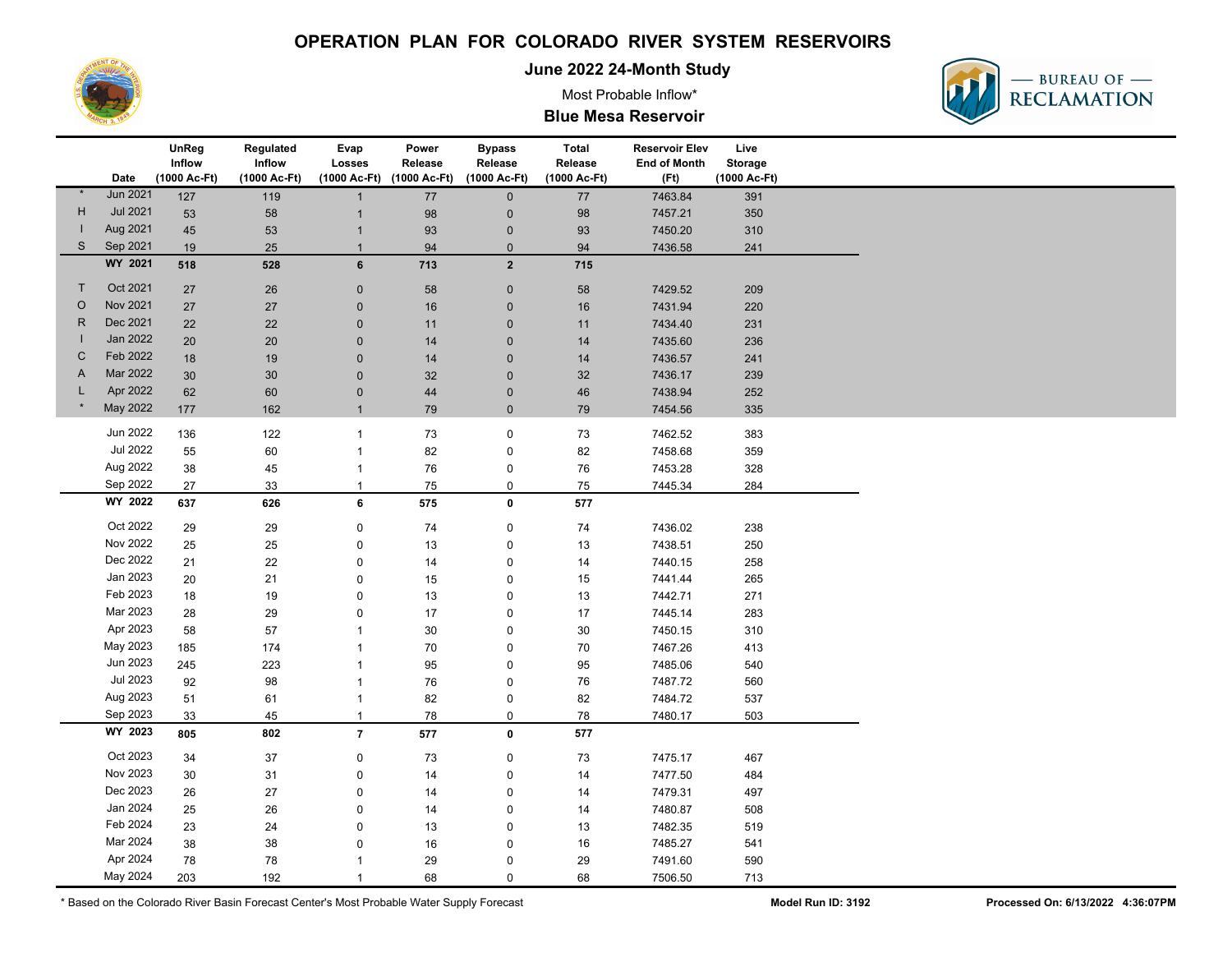

**June 2022 24-Month Study**

Most Probable Inflow\*



#### **Morrow Point Reservoir**

|              | Date            | Unreg<br>Inflow<br>(1000 Ac-Ft) | <b>Blue Mesa</b><br>Release<br>(1000 Ac-Ft) | Side<br>Inflow<br>(1000 Ac-Ft) | <b>Total</b><br>Inflow<br>(1000 Ac-Ft) | Power<br>Release<br>(1000 Ac-Ft) | <b>Bypass</b><br>Release<br>(1000 Ac-Ft) | <b>Total</b><br>Release<br>(1000 Ac-Ft) | <b>Reservoir Elev</b><br><b>End of Month</b><br>(Ft) | Live<br>Storage<br>(1000 Ac-Ft) |  |  |
|--------------|-----------------|---------------------------------|---------------------------------------------|--------------------------------|----------------------------------------|----------------------------------|------------------------------------------|-----------------------------------------|------------------------------------------------------|---------------------------------|--|--|
|              | Jun 2021        | 132                             | 77                                          | $\overline{4}$                 | 81                                     | 85                               | $\mathbf 0$                              | 85                                      | 7150.02                                              | 109                             |  |  |
| H            | Jul 2021        | 54                              | 98                                          |                                | 99                                     | $97\,$                           | $\mathbf 0$                              | 97                                      | 7152.51                                              | 111                             |  |  |
|              | Aug 2021        | 46                              | 93                                          |                                | 93                                     | 94                               | $\pmb{0}$                                | 94                                      | 7150.92                                              | 110                             |  |  |
| $\mathsf{S}$ | Sep 2021        | 19                              | 94                                          | $\mathbf 0$                    | 94                                     | 93                               | $\mathbf 0$                              | 93                                      | 7152.50                                              | 111                             |  |  |
|              | WY 2021         | 539                             | 715                                         | 21                             | 736                                    | 734                              | $\mathbf 0$                              | 734                                     |                                                      |                                 |  |  |
| T            | Oct 2021        | 27                              | 58                                          | $\overline{1}$                 | 59                                     | 61                               | $\mathbf 0$                              | 61                                      | 7149.67                                              | 109                             |  |  |
| $\circ$      | Nov 2021        | 30                              | 16                                          | 3                              | 19                                     | 17                               | $\mathbf 0$                              | 17                                      | 7151.77                                              | 110                             |  |  |
| R            | Dec 2021        | 23                              | 11                                          |                                | 12                                     | 16                               | $\mathbf 0$                              | 16                                      | 7145.62                                              | 106                             |  |  |
|              | Jan 2022        | 21                              | 14                                          | $\mathbf 1$                    | 15                                     | 16                               | $\mathbf 0$                              | 16                                      | 7144.25                                              | 105                             |  |  |
| C            | Feb 2022        | 19                              | 14                                          |                                | 15                                     | 14                               | $\overline{0}$                           | 14                                      | 7145.30                                              | 105                             |  |  |
| A            | Mar 2022        | 31                              | 32                                          | $\overline{2}$                 | 33                                     | 30                               | $\mathbf 0$                              | 30                                      | 7149.87                                              | 109                             |  |  |
|              | Apr 2022        | 65                              | 46                                          | $\mathbf{3}$                   | 50                                     | $47\,$                           | $\pmb{0}$                                | 47                                      | 7153.31                                              | 112                             |  |  |
|              | May 2022        | 186                             | 79                                          | 9                              | 88                                     | 89                               | $\mathbf{0}$                             | 89                                      | 7152.08                                              | 111                             |  |  |
|              | Jun 2022        | 139                             | 73                                          | 3                              | 76                                     | 74                               | $\mathbf 0$                              | 74                                      | 7153.72                                              | 112                             |  |  |
|              | <b>Jul 2022</b> | 55                              | 82                                          | 0                              | 82                                     | 82                               | 0                                        | 82                                      | 7153.73                                              | 112                             |  |  |
|              | Aug 2022        | 40                              | 76                                          | $\overline{2}$                 | 78                                     | 78                               | $\mathbf 0$                              | 78                                      | 7153.73                                              | 112                             |  |  |
|              | Sep 2022        | 29                              | 75                                          | $\overline{2}$                 | 77                                     | 77                               | $\mathsf 0$                              | 77                                      | 7153.73                                              | 112                             |  |  |
|              | WY 2022         | 665                             | 577                                         | ${\bf 27}$                     | 604                                    | 602                              | $\mathbf 0$                              | 602                                     |                                                      |                                 |  |  |
|              |                 |                                 |                                             |                                |                                        |                                  |                                          |                                         |                                                      |                                 |  |  |
|              | Oct 2022        | 31                              | $74\,$                                      | $\overline{2}$                 | 76                                     | 76                               | $\pmb{0}$                                | 76                                      | 7153.73                                              | 112                             |  |  |
|              | Nov 2022        | 27                              | 13                                          | $\overline{2}$                 | 15                                     | 15                               | $\pmb{0}$                                | 15                                      | 7153.73                                              | 112                             |  |  |
|              | Dec 2022        | 23                              | 14                                          | $\overline{2}$                 | 16                                     | 16                               | $\pmb{0}$                                | 16                                      | 7153.73                                              | 112                             |  |  |
|              | Jan 2023        | 22                              | 15                                          | $\overline{2}$                 | 17                                     | 17                               | $\pmb{0}$                                | 17                                      | 7153.73                                              | 112                             |  |  |
|              | Feb 2023        | 20                              | 13                                          | $\overline{2}$                 | 15                                     | 15                               | $\pmb{0}$                                | 15                                      | 7153.73                                              | 112                             |  |  |
|              | Mar 2023        | 31                              | 17                                          | 3                              | 20                                     | 19                               | $\pmb{0}$                                | 19                                      | 7153.73                                              | 112                             |  |  |
|              | Apr 2023        | 67                              | 30                                          | 9                              | 39                                     | 39                               | $\pmb{0}$                                | 39                                      | 7153.73                                              | 112                             |  |  |
|              | May 2023        | 205                             | 70                                          | 20                             | 90                                     | 90                               | $\pmb{0}$                                | 90                                      | 7153.73                                              | 112                             |  |  |
|              | Jun 2023        | 265                             | 95                                          | 20                             | 115                                    | 115                              | $\pmb{0}$                                | 115                                     | 7153.72                                              | 112                             |  |  |
|              | <b>Jul 2023</b> | 96                              | 76                                          | $\overline{\mathbf{4}}$        | 80                                     | 80                               | $\mathbf 0$                              | 80                                      | 7153.73                                              | 112                             |  |  |
|              | Aug 2023        | 54                              | 82                                          | 3                              | 85                                     | 85                               | $\mathbf 0$                              | 85                                      | 7153.73                                              | 112                             |  |  |
|              | Sep 2023        | 34                              | 78                                          | $\overline{1}$<br>70           | 79<br>647                              | 78                               | $\mathbf 0$<br>0                         | 78                                      | 7153.73                                              | 112                             |  |  |
|              | WY 2023         | 875                             | 577                                         |                                |                                        | 646                              |                                          | 646                                     |                                                      |                                 |  |  |
|              | Oct 2023        | 36                              | 73                                          | $\overline{2}$                 | 74                                     | 74                               | $\pmb{0}$                                | 74                                      | 7153.73                                              | 112                             |  |  |
|              | Nov 2023        | 31                              | 14                                          | 1                              | 15                                     | 15                               | $\pmb{0}$                                | 15                                      | 7153.73                                              | 112                             |  |  |
|              | Dec 2023        | 27                              | 14                                          | $\mathbf{1}$                   | 15                                     | 15                               | $\mathbf 0$                              | 15                                      | 7153.73                                              | 112                             |  |  |
|              | Jan 2024        | 26                              | 14                                          |                                | 15                                     | 15                               | $\pmb{0}$                                | 15                                      | 7153.73                                              | 112                             |  |  |
|              | Feb 2024        | 25                              | 13                                          | $\mathbf{1}$                   | 14                                     | 14                               | $\pmb{0}$                                | 14                                      | 7153.73                                              | 112                             |  |  |
|              | Mar 2024        | 40                              | 16                                          | 2                              | 18                                     | 18                               | $\mathbf 0$                              | 18                                      | 7153.73                                              | 112                             |  |  |
|              | Apr 2024        | 89                              | 29                                          | 11                             | 39                                     | 39                               | $\pmb{0}$                                | 39                                      | 7153.73                                              | 112                             |  |  |
|              | May 2024        | 226                             | 68                                          | 23                             | 91                                     | 91                               | $\Omega$                                 | 91                                      | 7153.73                                              | 112                             |  |  |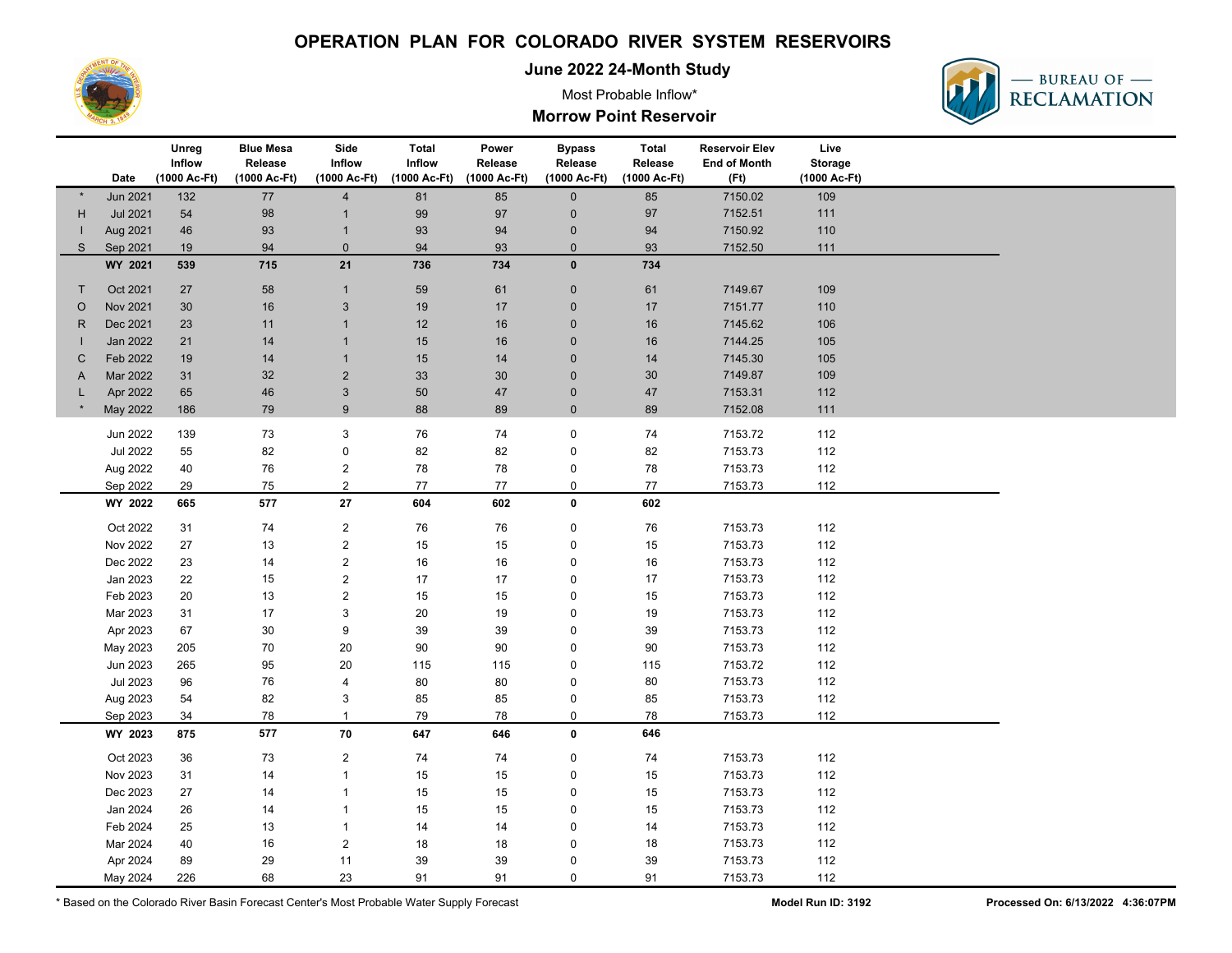

**June 2022 24-Month Study**

Most Probable Inflow\*





|              |                      | Unreg<br>Inflow | <b>Morrow</b><br>Release | Side<br>Inflow      | <b>Total</b><br>Inflow | Power<br>Release | <b>Bypass</b><br>Release | <b>Total</b><br>Release | <b>Reservoir Elev</b><br><b>End of Month</b> | Live<br><b>Storage</b> | <b>Tunnel</b><br><b>Flow</b> | <b>Below Tunnel</b><br><b>Flow</b> |  |
|--------------|----------------------|-----------------|--------------------------|---------------------|------------------------|------------------|--------------------------|-------------------------|----------------------------------------------|------------------------|------------------------------|------------------------------------|--|
|              | Date                 | (1000 Ac-Ft)    | (1000 Ac-Ft)             | (1000 Ac-Ft)        | (1000 Ac-Ft)           | (1000 Ac-Ft)     | (1000 Ac-Ft)             | (1000 Ac-Ft)            | (Ft)                                         | (1000 Ac-Ft)           | (1000 Ac-Ft)                 | (1000 Ac-Ft)                       |  |
|              | Jun 2021             | 140             | 85                       | $9$                 | 94                     | 94               | $\mathbf 0$              | 94                      | 6751.32                                      | 16                     | 62                           | 33                                 |  |
| н            | Jul 2021             | 60              | 97                       | $6\phantom{1}6$     | 103                    | 103              | $\mathbf 0$              | 103                     | 6750.41                                      | 16                     | 65                           | 41                                 |  |
|              | Aug 2021             | 52              | 94                       | $6\phantom{1}6$     | 100                    | 100              | $\mathbf 0$              | 100                     | 6751.69                                      | 17                     | 65                           | 38                                 |  |
| S            | Sep 2021             | 23              | 93                       | $\mathbf{3}$        | 96                     | 95               | $\mathbf{0}$             | 96                      | 6752.92                                      | 17                     | 61                           | 36                                 |  |
|              | WY 2021              | 591             | 734                      | 52                  | 785                    | 762              | 22                       | 784                     |                                              |                        | 423                          | 365                                |  |
| $\mathsf{T}$ | Oct 2021             | 32              | 61                       | $\overline{5}$      | 66                     | 34               | 32                       | 66                      | 6752.35                                      | 17                     | 41                           | 24                                 |  |
| $\circ$      | <b>Nov 2021</b>      | 34              | 17                       | $\overline{4}$      | 21                     | 22               | $\pmb{0}$                | 22                      | 6749.65                                      | 16                     | $\mathbf{1}$                 | 19                                 |  |
| R            | Dec 2021             | 27              | 16                       | $\overline{4}$      | 21                     | 20               | $\mathbf 0$              | 21                      | 6750.09                                      | 16                     | $\overline{1}$               | 19                                 |  |
|              | Jan 2022             | 25              | 16                       | $\overline{4}$      | 21                     | 20               | $\mathbf 0$              | 21                      | 6750.38                                      | 16                     | $\overline{1}$               | 18                                 |  |
| С            | Feb 2022             | 22              | 14                       | 3                   | 17                     | 18               | $\pmb{0}$                | 18                      | 6746.37                                      | 15                     | $\pmb{0}$                    | 17                                 |  |
| A            | Mar 2022             | 36              | 30                       | $\overline{4}$      | 34                     | 32               | $\mathbf{1}$             | 32                      | 6752.56                                      | 17                     | $\,6$                        | 25                                 |  |
| L            | Apr 2022             | 73              | 47                       | 8                   | 54                     | 54               | $\mathbf{1}$             | 54                      | 6752.33                                      | 17                     | 31                           | 24                                 |  |
|              | May 2022             | 203             | 89                       | 17                  | 105                    | 92               | 13                       | 106                     | 6751.40                                      | 16                     | 59                           | 48                                 |  |
|              | Jun 2022             | 143             | 74                       | $\overline{4}$      | 78                     | 78               | $\mathbf 0$              | 78                      | 6753.03                                      | 17                     | 61                           | 17                                 |  |
|              | <b>Jul 2022</b>      | 56              | 82                       | $\overline{1}$      | 83                     | 83               | $\pmb{0}$                | 83                      | 6753.04                                      | 17                     | 65                           | $18$                               |  |
|              | Aug 2022             | 45              | 78                       | 5                   | 83                     | 83               | 0                        | 83                      | 6753.04                                      | 17                     | 65                           | 18                                 |  |
|              | Sep 2022             | 32              | 77                       | 3                   | 80                     | 80               | $\mathbf 0$              | 80                      | 6753.04                                      | 17                     | 55                           | 25                                 |  |
|              | WY 2022              | 727             | 602                      | 62                  | 665                    | 616              | 48                       | 664                     |                                              |                        | 385                          | 273                                |  |
|              |                      |                 |                          | $\overline{4}$      |                        |                  |                          |                         |                                              |                        |                              |                                    |  |
|              | Oct 2022             | 35              | 76                       |                     | 80                     | 80               | 0                        | 80<br>19                | 6753.04<br>6753.04                           | 17                     | 55<br>$\pmb{0}$              | 25                                 |  |
|              | Nov 2022             | 31              | 15                       | $\overline{4}$      | 19                     | 19               | 0                        |                         |                                              | 17                     |                              | 19                                 |  |
|              | Dec 2022             | 27              | 16                       | $\overline{4}$<br>3 | 20                     | 20               | 0                        | 20                      | 6753.04                                      | 17                     | $\pmb{0}$                    | 20                                 |  |
|              | Jan 2023             | 25              | 17                       | 3                   | 20                     | 20               | 0                        | 20                      | 6753.04                                      | 17                     | $\mathbf 0$<br>$\mathbf 0$   | 20                                 |  |
|              | Feb 2023             | 23              | 15                       | $\,$ 5 $\,$         | 18                     | 18               | 0<br>$\mathbf 0$         | 18                      | 6753.04<br>6753.04                           | 17                     | $\sqrt{5}$                   | $18$<br>$19$                       |  |
|              | Mar 2023<br>Apr 2023 | 36              | 19                       | 10                  | 24<br>49               | 24               | 0                        | 24<br>49                | 6753.04                                      | 17                     | 42                           | $\overline{7}$                     |  |
|              |                      | 77              | 39<br>90                 |                     |                        | 49               |                          | 120                     | 6753.04                                      | 17                     | 62                           |                                    |  |
|              | May 2023<br>Jun 2023 | 235<br>300      |                          | 30<br>35            | 120<br>150             | 120<br>130       | 0                        | 150                     | 6753.03                                      | 17<br>17               | 61                           | 58<br>89                           |  |
|              | Jul 2023             |                 | 115<br>80                | 9                   | 89                     | 89               | 20<br>$\mathbf 0$        | 89                      | 6753.04                                      | 17                     | 65                           | 24                                 |  |
|              | Aug 2023             | 105<br>58       | 85                       | $\overline{4}$      | 89                     | 89               |                          | 89                      | 6753.04                                      | 17                     | 65                           | 24                                 |  |
|              | Sep 2023             | 38              | 78                       | $\overline{4}$      | 82                     | 82               | 0<br>$\mathbf 0$         | 82                      | 6753.04                                      | 17                     | 55                           | 27                                 |  |
|              | WY 2023              | 990             | 646                      | 115                 | 761                    | 740              | 20                       | 760                     |                                              |                        | 410                          | 350                                |  |
|              |                      |                 |                          |                     |                        |                  |                          |                         |                                              |                        |                              |                                    |  |
|              | Oct 2023             | 41              | 74                       | 5                   | 79                     | 52               | 27                       | 79                      | 6753.04                                      | 17                     | 55                           | 24                                 |  |
|              | Nov 2023             | 36              | 15                       | $\overline{4}$      | 19                     | 19               | $\pmb{0}$                | 19                      | 6753.04                                      | 17                     | $\pmb{0}$                    | $19$                               |  |
|              | Dec 2023             | 32              | 15                       | 5                   | 20                     | 20               | 0                        | 20                      | 6753.04                                      | 17                     | $\pmb{0}$                    | 20                                 |  |
|              | Jan 2024             | 31              | 15                       | 4                   | 20                     | 20               | 0                        | 20                      | 6753.04                                      | 17                     | $\pmb{0}$                    | 20                                 |  |
|              | Feb 2024             | 29              | 14                       | $\overline{4}$      | 18                     | 18               | 0                        | 18                      | 6753.04                                      | 17                     | $\pmb{0}$                    | 18                                 |  |
|              | Mar 2024             | 46              | 18                       | $\overline{7}$      | 24                     | 24               | $\mathbf 0$              | 24                      | 6753.04                                      | 17                     | 5                            | 19                                 |  |
|              | Apr 2024             | 100             | 39                       | 11                  | 50                     | 50               | 0                        | 50                      | 6753.04                                      | 17                     | 42                           | 8                                  |  |
|              | May 2024             | 251             | 91                       | 25                  | 116                    | 116              | 0                        | 116                     | 6753.04                                      | 17                     | 62                           | 54                                 |  |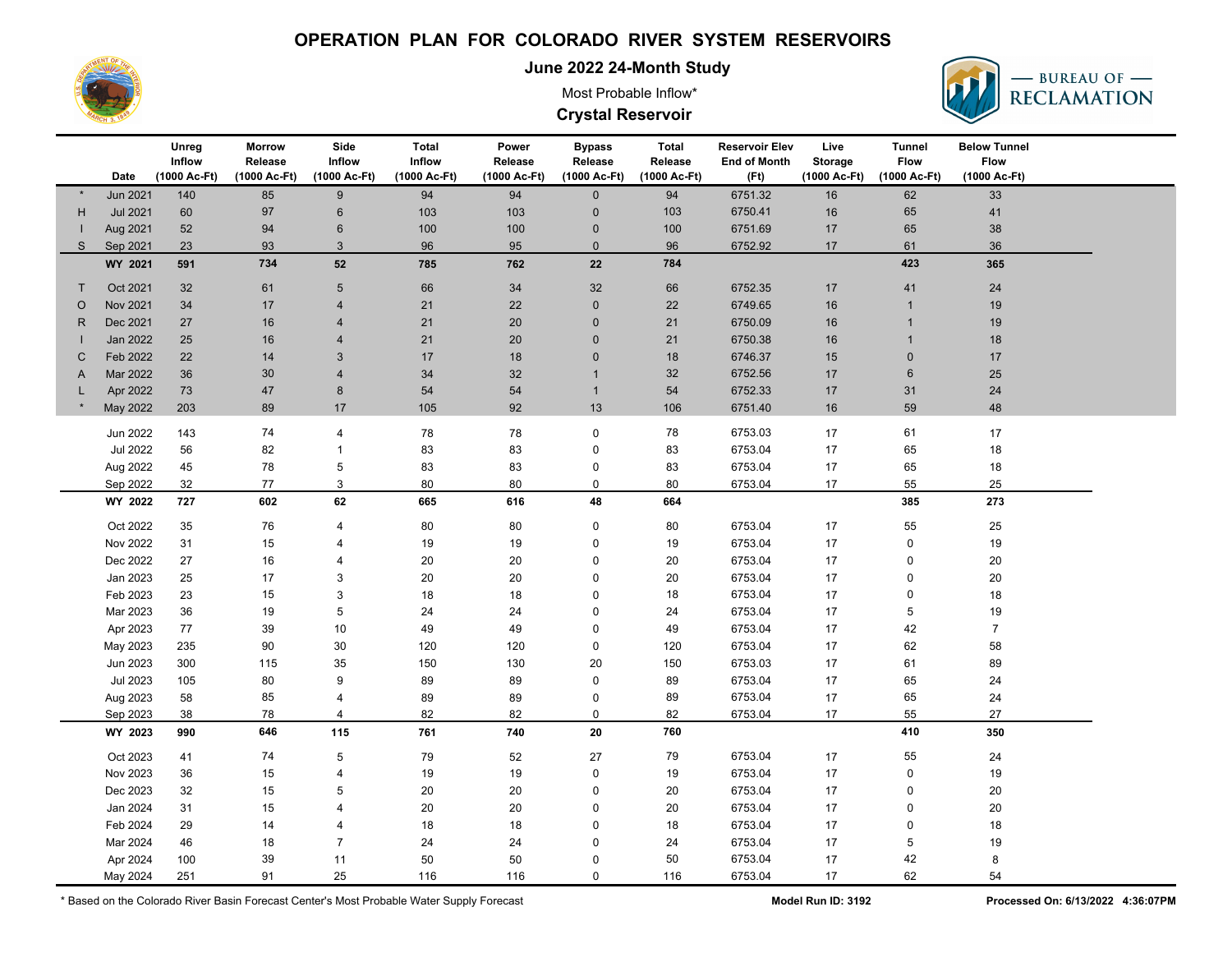

**June 2022 24-Month Study**

Most Probable Inflow\*

**Vallecito Reservoir**



|              |                     | Regulated<br>Inflow           | <b>Total</b><br>Release   | <b>Reservoir Elev</b><br><b>End of Month</b> | Live                           |
|--------------|---------------------|-------------------------------|---------------------------|----------------------------------------------|--------------------------------|
|              | Date                | (1000 Ac-Ft)                  | (1000 Ac-Ft)              | (Ft)                                         | <b>Storage</b><br>(1000 Ac-Ft) |
|              | <b>Jun 2021</b>     | 44                            | 39                        | 7647.63                                      | 81                             |
| H            | <b>Jul 2021</b>     | 19                            | $36\,$                    | 7639.49                                      | 63                             |
| $\mathbf{I}$ | Aug 2021            | 13                            | $34\,$                    | 7628.72                                      | 43                             |
| $\mathsf{s}$ | Sep 2021            | $\overline{7}$                | 26                        | 7615.74                                      | 24                             |
|              | WY 2021             | 166                           | 169                       |                                              |                                |
| $\mathsf{T}$ | Oct 2021            | $8\phantom{1}$                | $\ensuremath{\mathsf{3}}$ | 7619.62                                      | 29                             |
| $\circ$      | Nov 2021            | $\sqrt{5}$                    | $\sqrt{2}$                | 7621.90                                      | $32\,$                         |
| ${\sf R}$    | Dec 2021            | $\overline{4}$                | $\pmb{0}$                 | 7624.23                                      | 35                             |
| п            | Jan 2022            | $\overline{4}$                | $\pmb{0}$                 | 7626.39                                      | 39                             |
| $\mathsf{C}$ | Feb 2022            | $\mathbf{3}$                  | $\mathbf 0$               | 7628.13                                      | 42                             |
| A            | Mar 2022            | $\overline{7}$                | $\mathbf 0$               | 7631.90                                      | 48                             |
| L            | Apr 2022            | $27\,$                        | $\sqrt{2}$                | 7644.01                                      | $73\,$                         |
|              | May 2022            | 53                            | 33                        | 7652.10                                      | $92\,$                         |
|              | Jun 2022            | 15                            | 33                        | 7644.24                                      | 74                             |
|              | <b>Jul 2022</b>     | $\bf 8$                       | 31                        | 7632.97                                      | 50                             |
|              | Aug 2022            | $\overline{7}$                | ${\bf 28}$                | 7619.54                                      | 29                             |
|              | Sep 2022            | $\overline{7}$                | 22                        | 7605.07                                      | 13                             |
|              | WY 2022             | 147                           | 155                       |                                              |                                |
|              | Oct 2022            | 8                             | $13$                      | 7598.51                                      | $\bf 8$                        |
|              | Nov 2022            |                               | $\sqrt{2}$                | 7604.23                                      | 12                             |
|              | Dec 2022            | $\,6\,$                       | $\sqrt{2}$                | 7607.86                                      | $16\,$                         |
|              | Jan 2023            | $\,$ 5 $\,$<br>$\overline{4}$ | $\sqrt{2}$                | 7610.07                                      | 18                             |
|              |                     |                               |                           | 7612.27                                      |                                |
|              | Feb 2023            | $\overline{4}$                | $\overline{\mathbf{c}}$   |                                              | 20                             |
|              | Mar 2023            | 6                             | $\sqrt{2}$                | 7615.85                                      | 24                             |
|              | Apr 2023            | 16                            | $\sqrt{2}$                | 7625.94                                      | 38                             |
|              | May 2023            | 63                            | 31                        | 7642.42                                      | 70                             |
|              | Jun 2023            | 66                            | 43                        | 7652.18                                      | 92                             |
|              | <b>Jul 2023</b>     | 19                            | 42                        | 7642.28                                      | 69                             |
|              | Aug 2023            | 12                            | 38                        | 7629.00                                      | 43                             |
|              | Sep 2023<br>WY 2023 | 11<br>220                     | $30\,$<br>206             | 7616.12                                      | 24                             |
|              |                     |                               |                           |                                              |                                |
|              | Oct 2023            | $10$                          | $17$                      | 7609.76                                      | 17                             |
|              | Nov 2023            | 8                             | $\sqrt{2}$                | 7615.41                                      | 24                             |
|              | Dec 2023            | $\boldsymbol{7}$              | $\sqrt{2}$                | 7619.30                                      | 28                             |
|              | Jan 2024            | $\,6\,$                       | $\sqrt{2}$                | 7622.21                                      | $32\,$                         |
|              | Feb 2024            | $\,$ 5 $\,$                   | $\sqrt{2}$                | 7624.64                                      | 36                             |
|              | Mar 2024            | 10                            | $\sqrt{2}$                | 7629.31                                      | 44                             |
|              | Apr 2024            | 23                            | $\overline{\mathbf{c}}$   | 7640.34                                      | 65                             |
|              | May 2024            | 68                            | 31                        | 7655.82                                      | 102                            |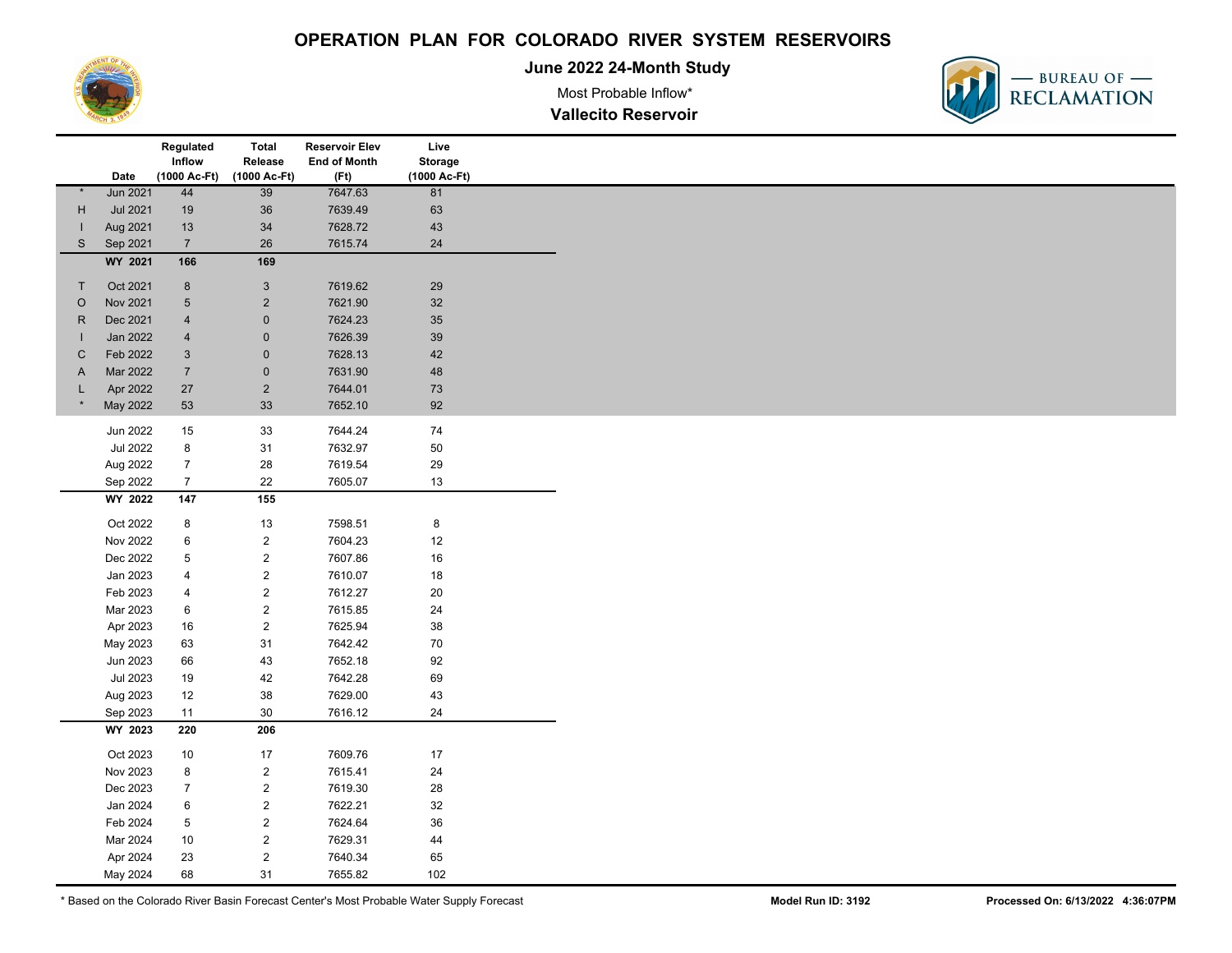

**June 2022 24-Month Study**

Most Probable Inflow\*

**Navajo Reservoir**



|              | Date                 | <b>Mod Unreg</b><br>Inflow<br>(1000 Ac-Ft) | <b>Azotea</b><br><b>Tunnel Div</b><br>(1000 Ac-Ft) | Reg<br>Inflow<br>(1000 Ac-Ft) | Evap<br>Losses<br>(1000 Ac-Ft) | <b>NIIP</b><br><b>Diversion</b><br>(1000 Ac-Ft) | <b>Total</b><br>Release<br>(1000 Ac-Ft) | <b>Reservoir Elev</b><br><b>End of Month</b><br>(Ft) | Live<br><b>Storage</b><br>(1000 Ac-Ft) | Farmington<br><b>Flow</b><br>(1000 Ac-Ft) |  |
|--------------|----------------------|--------------------------------------------|----------------------------------------------------|-------------------------------|--------------------------------|-------------------------------------------------|-----------------------------------------|------------------------------------------------------|----------------------------------------|-------------------------------------------|--|
| $\star$      | <b>Jun 2021</b>      | 103                                        | 18                                                 | 78                            | $\overline{4}$                 | 44                                              | 21                                      | 6040.14                                              | 1114                                   | 89                                        |  |
| н            | <b>Jul 2021</b>      | 24                                         | $\overline{2}$                                     | 40                            | $\overline{4}$                 | 45                                              | 35                                      | 6035.96                                              | 1070                                   | 57                                        |  |
|              | Aug 2021             | $\sqrt{5}$                                 | $\mathbf{1}$                                       | 24                            | $\sqrt{3}$                     | 39                                              | 41                                      | 6030.18                                              | 1010                                   | 48                                        |  |
| S            | Sep 2021             | $-3$                                       | $\mathbf 0$                                        | 16                            | $\overline{2}$                 | 25                                              | 48                                      | 6024.10                                              | 951                                    | 49                                        |  |
|              | WY 2021              | 461                                        | 60                                                 | 405                           | 23                             | 222                                             | 359                                     |                                                      |                                        | 549                                       |  |
|              |                      |                                            |                                                    |                               |                                |                                                 |                                         |                                                      |                                        |                                           |  |
| T            | Oct 2021             | $20\,$                                     | $\pmb{0}$                                          | $16\,$                        | $\mathbf{1}$                   | $\sqrt{2}$                                      | 28                                      | 6022.31                                              | 887                                    | 45                                        |  |
| $\circ$      | Nov 2021             | 14                                         | $\pmb{0}$                                          | $10$                          |                                | $\overline{0}$                                  | 18                                      | 6021.39                                              | 879                                    | 36                                        |  |
| R            | Dec 2021             | $15$                                       | $\pmb{0}$                                          | 11                            | $\mathbf 0$                    | $\overline{0}$                                  | 18                                      | 6020.63                                              | 872                                    | $35\,$                                    |  |
|              | <b>Jan 2022</b>      | 14                                         | $\mathbf 0$                                        | 10<br>11                      | $\overline{0}$                 | $\overline{0}$                                  | 22                                      | 6019.21                                              | 859                                    | 38                                        |  |
| С            | Feb 2022             | 14                                         | $\pmb{0}$                                          | $32\,$                        | $\mathbf 1$                    | $\mathbf{1}$                                    | 20                                      | 6018.00                                              | 848                                    | 33                                        |  |
| A            | Mar 2022             | $41$                                       | $\overline{2}$                                     | 84                            | $\mathbf 1$                    | $\sqrt{4}$                                      | 22                                      | 6018.57                                              | 853                                    | 38                                        |  |
| L<br>$\star$ | Apr 2022<br>May 2022 | 123                                        | 17<br>30                                           | 114                           | $\overline{2}$                 | 17                                              | 20                                      | 6023.53<br>6029.39                                   | 898<br>954                             | 44                                        |  |
|              |                      | 167                                        |                                                    |                               | $\mathbf{3}$                   | 38                                              | 18                                      |                                                      |                                        | 104                                       |  |
|              | Jun 2022             | $20\,$                                     | $\mathbf 0$                                        | $38\,$                        | $\sqrt{3}$                     | 51                                              | 42                                      | 6023.17                                              | 895                                    | 83                                        |  |
|              | <b>Jul 2022</b>      | $\mathsf 0$                                | $\mathbf 0$                                        | 23                            | 3                              | 56                                              | 51                                      | 6013.32                                              | 808                                    | 68                                        |  |
|              | Aug 2022             | 14                                         | $\pmb{0}$                                          | 35                            | $\sqrt{2}$                     | 47                                              | 45                                      | 6006.21                                              | 750                                    | 58                                        |  |
|              | Sep 2022             | 15                                         | $\mathsf 0$                                        | 30                            | $\sqrt{2}$                     | 26                                              | 33                                      | 6002.44                                              | 720                                    | 48                                        |  |
|              | WY 2022              | 457                                        | 49                                                 | 415                           | 19                             | 242                                             | 338                                     |                                                      |                                        | 630                                       |  |
|              | Oct 2022             | 29                                         | 0                                                  | 33                            | $\mathbf{1}$                   | 9                                               | 23                                      | 6002.44                                              | 720                                    | 39                                        |  |
|              | Nov 2022             | 25                                         | 0                                                  | $21\,$                        | $\mathbf{1}$                   | $\pmb{0}$                                       | 17                                      | 6002.82                                              | 723                                    | 31                                        |  |
|              | Dec 2022             | 21                                         | $\pmb{0}$                                          | 18                            | 0                              | $\mathbf 0$                                     | 17                                      | 6002.84                                              | 723                                    | ${\bf 28}$                                |  |
|              | Jan 2023             | 19                                         | 0                                                  | 17                            | $\mathbf 0$                    | $\pmb{0}$                                       | 20                                      | 6002.41                                              | 719                                    | $30\,$                                    |  |
|              | Feb 2023             | 22                                         | $\pmb{0}$                                          | 20                            | $\mathbf 0$                    | $\pmb{0}$                                       | 15                                      | 6002.96                                              | 724                                    | 24                                        |  |
|              | Mar 2023             | 55                                         | 3                                                  | 48                            | $\mathbf{1}$                   | $\sqrt{5}$                                      | 15                                      | 6006.23                                              | 750                                    | $30\,$                                    |  |
|              | Apr 2023             | 120                                        | 13                                                 | 93                            | $\overline{c}$                 | 21                                              | 15                                      | 6012.97                                              | 805                                    | 55                                        |  |
|              | May 2023             | 225                                        | 29                                                 | 164                           | $\sqrt{2}$                     | 35                                              | 15                                      | 6025.49                                              | 916                                    | 140                                       |  |
|              | Jun 2023             | 185                                        | 23                                                 | 139                           | $\ensuremath{\mathsf{3}}$      | 51                                              | 15                                      | 6032.69                                              | 986                                    | 155                                       |  |
|              | <b>Jul 2023</b>      | $30\,$                                     | $\overline{1}$                                     | 51                            | 3                              | 56                                              | 20                                      | 6029.87                                              | 958                                    | 70                                        |  |
|              | Aug 2023             | 24                                         | $\mathbf{1}$                                       | 49                            | 3                              | 47                                              | 29                                      | 6026.76                                              | 928                                    | 57                                        |  |
|              | Sep 2023             | 25                                         | $\mathbf 0$                                        | 43                            | $\overline{2}$                 | 26                                              | 25                                      | 6025.70                                              | 918                                    | 47                                        |  |
|              | WY 2023              | 780                                        | ${\bf 71}$                                         | 695                           | 19                             | 250                                             | 227                                     |                                                      |                                        | 707                                       |  |
|              | Oct 2023             | 31                                         | $\mathbf{1}$                                       | 37                            | $\mathbf 1$                    | 9                                               | 19                                      | 6026.48                                              | 926                                    | $39\,$                                    |  |
|              | Nov 2023             | 28                                         | $\pmb{0}$                                          | 22                            | $\overline{1}$                 | $\mathbf 0$                                     | 15                                      | 6027.17                                              | 932                                    | 32                                        |  |
|              | Dec 2023             | 24                                         | $\pmb{0}$                                          | 19                            | $\mathbf 0$                    | $\pmb{0}$                                       | 15                                      | 6027.47                                              | 935                                    | $30\,$                                    |  |
|              | Jan 2024             | 22                                         | $\pmb{0}$                                          | 17                            | $\mathbf 0$                    | $\pmb{0}$                                       | 18                                      | 6027.32                                              | 934                                    | 32                                        |  |
|              | Feb 2024             | 29                                         | $\pmb{0}$                                          | 25                            | $\mathbf 1$                    | $\pmb{0}$                                       | 17                                      | 6028.05                                              | 941                                    | 29                                        |  |
|              | Mar 2024             | 92                                         | 9                                                  | ${\bf 76}$                    | $\mathbf 1$                    | 6                                               | 18                                      | 6033.22                                              | 991                                    | $41$                                      |  |
|              | Apr 2024             | 147                                        | 17                                                 | 108                           | $\overline{\mathbf{c}}$        | 21                                              | 18                                      | 6039.78                                              | 1058                                   | 69                                        |  |
|              | May 2024             | 252                                        | 33                                                 | 182                           | 3                              | 36                                              | 18                                      | 6051.03                                              | 1183                                   | 153                                       |  |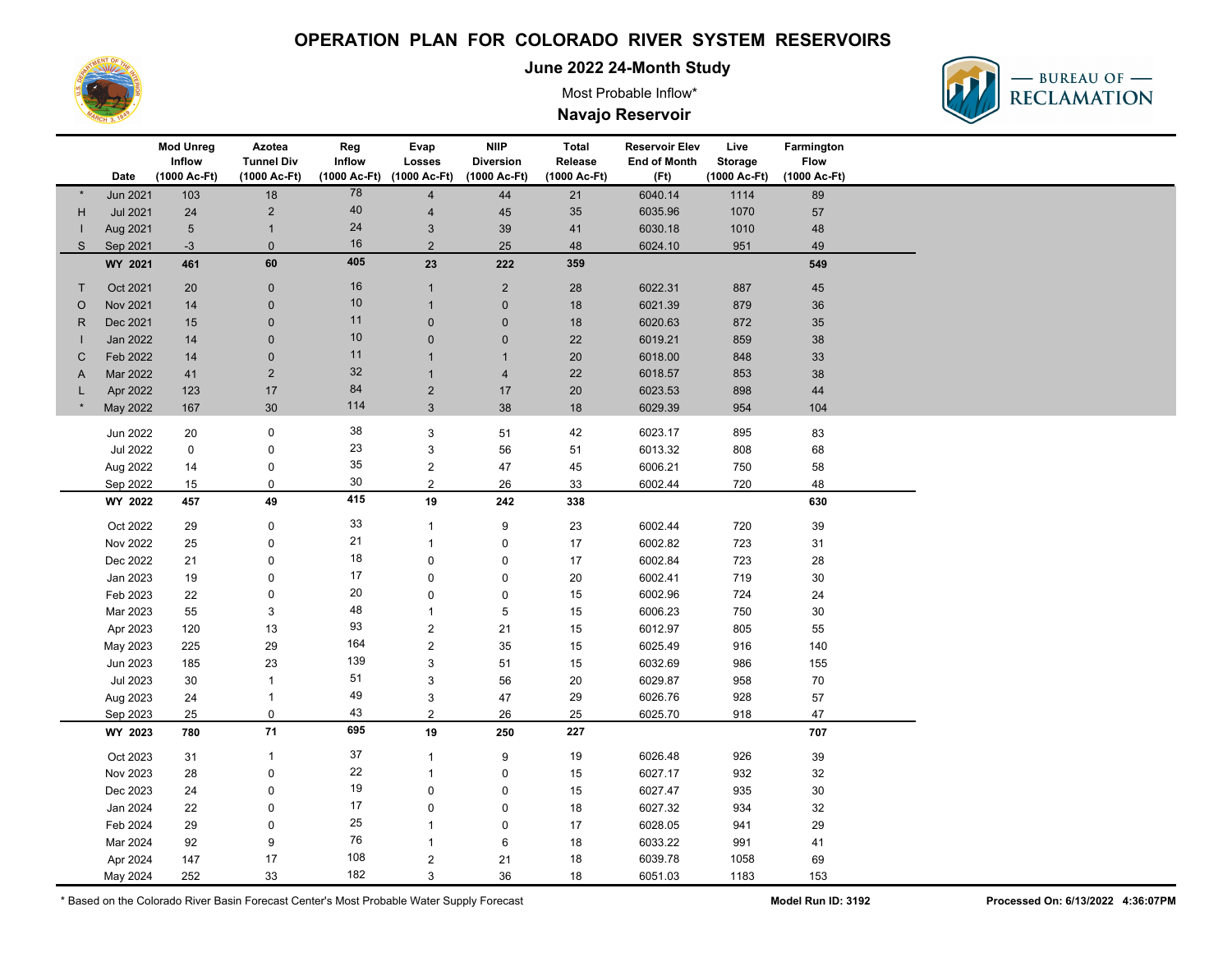

**June 2022 24-Month Study**

Most Probable Inflow\*





|              |                 | Unreg        | Regulated    | Evap           | <b>PowerPlant</b> | <b>Bypass</b>  | <b>Total</b> | <b>Reservoir Elev</b> | <b>Bank</b>    | <b>EOM</b>     | Lees              |  |
|--------------|-----------------|--------------|--------------|----------------|-------------------|----------------|--------------|-----------------------|----------------|----------------|-------------------|--|
|              |                 | Inflow       | Inflow       | Losses         | Release           | Release        | Release      | <b>End of Month</b>   | <b>Storage</b> | <b>Storage</b> | <b>Ferry Gage</b> |  |
|              | Date            | (1000 Ac-Ft) | (1000 Ac-Ft) | (1000 Ac-Ft)   | (1000 Ac-Ft)      | (1000 Ac-Ft)   | (1000 Ac-Ft) | (Ft)                  | (1000 Ac-Ft)   | (1000 Ac-Ft)   | (1000 Ac-Ft)      |  |
|              | Jun 2021        | 809          | 640          | 31             | 651               | $\mathbf 0$    | 651          | 3560.06               | 4720           | 8328           | 663               |  |
| H            | <b>Jul 2021</b> | 193          | 305          | 36             | 767               | $\pmb{0}$      | 767          | 3553.88               | 4683           | 7866           | 763               |  |
|              | Aug 2021        | 292          | 452          | 35             | 801               | $\pmb{0}$      | 801          | 3548.96               | 4655           | 7511           | 785               |  |
| $\mathsf{S}$ | Sep 2021        | 159          | 380          | 31             | 622               | $\pmb{0}$      | 622          | 3545.36               | 4634           | 7258           | 625               |  |
|              | WY 2021         | 3502         | 4064         | 277            | 8229              | $\pmb{0}$      | 8229         |                       |                |                | 8279              |  |
| $\mathsf{T}$ | Oct 2021        | 317          | 419          | 21             | 481               | 0              | 481          | 3544.25               | 4628           | 7181           | 489               |  |
| $\circ$      | <b>Nov 2021</b> | 346          | 342          | 20             | 500               | $\mathbf 0$    | 500          | 3541.84               | 4615           | 7016           | 496               |  |
| $\mathsf{R}$ | Dec 2021        | 266          | 290          | 16             | 600               | 0              | 600          | 3537.33               | 4591           | 6713           | 599               |  |
|              | Jan 2022        | 249          | 269          | $\overline{4}$ | 673               | $\mathbf 0$    | 673          | 3531.52               | 4561           | 6335           | 681               |  |
| $\mathsf{C}$ | Feb 2022        | 215          | 235          | $\overline{4}$ | 540               | $\overline{0}$ | 540          | 3526.97               | 4538           | 6048           | 556               |  |
| A            | Mar 2022        | 329          | 327          | $\overline{7}$ | 574               | $\mathbf 0$    | 574          | 3523.13               | 4519           | 5812           | 584               |  |
| L            | Apr 2022        | 594          | 490          | 12             | 502               | $\pmb{0}$      | 502          | 3522.77               | 4517           | 5791           | 513               |  |
|              | May 2022        | 1382         | 1212         | 14             | 598               | $\mathbf 0$    | 598          | 3531.69               | 4561           | 6346           | 607               |  |
|              | Jun 2022        | 1200         | 1085         | 25             | 598               | $\mathbf 0$    | 598          | 3538.25               | 4596           | 6774           | 619               |  |
|              | <b>Jul 2022</b> | 325          | 427          | 30             | 673               | 0              | 673          | 3534.36               | 4575           | 6518           | 694               |  |
|              | Aug 2022        | 170          | 346          | 29             | 717               | 0              | 717          | 3528.56               | 4545           | 6147           | 735               |  |
|              | Sep 2022        | 220          | 382          | 26             | 542               | 0              | 542          | 3525.79               | 4532           | 5975           | 557               |  |
|              | WY 2022         | 5610         | 5824         | 210            | 7000              | 0              | 7000         |                       |                |                | 7130              |  |
|              |                 |              |              |                |                   |                |              |                       |                |                |                   |  |
|              | Oct 2022        | 365          | 466          | 18             | 480               | 0              | 480          | 3525.31               | 4529           | 5946           | 493               |  |
|              | Nov 2022        | 375          | 404          | 18             | 500               | 0              | 500          | 3523.59               | 4521           | 5840           | 501               |  |
|              | Dec 2022        | 310          | 359          | 14             | 600               | 0              | 600          | 3519.66               | 4502           | 5604           | 602               |  |
|              | Jan 2023        | 275          | 331          | $\overline{4}$ | 664               | 0              | 664          | 3514.32               | 4477           | 5292           | 671               |  |
|              | Feb 2023        | 275          | 308          | $\overline{4}$ | 587               | 0              | 587          | 3509.70               | 4456           | 5031           | 596               |  |
|              | Mar 2023        | 435          | 393          | 6              | 620               | 0              | 620          | 3505.79               | 4439           | 4815           | 633               |  |
|              | Apr 2023        | 700          | 546          | 10             | 552               | 0              | 552          | 3505.52               | 4438           | 4801           | 569               |  |
|              | May 2023        | 1860         | 1503         | 12             | 550               | 0              | 550          | 3520.80               | 4507           | 5672           | 572               |  |
|              | Jun 2023        | 2300         | 1765         | 23             | 577               | 0              | 577          | 3537.89               | 4594           | 6750           | 598               |  |
|              | <b>Jul 2023</b> | 820          | 707          | 31             | 652               | 0              | 652          | 3538.24               | 4596           | 6773           | 672               |  |
|              | Aug 2023        | 315          | 400          | 30             | 696               | 0              | 696          | 3533.64               | 4571           | 6471           | 714               |  |
|              | Sep 2023        | 320          | 420          | 27             | 570               | 0              | 570          | 3531.08               | 4558           | 6307           | 584               |  |
|              | WY 2023         | 8350         | 7603         | 197            | 7048              | 0              | 7048         |                       |                |                | 7205              |  |
|              | Oct 2023        | 424          | 470          | 19             | 643               | 0              | 643          | 3528.27               | 4544           | 6130           | 656               |  |
|              | Nov 2023        | 449          | 430          | 18             | 642               | 0              | 642          | 3524.84               | 4527           | 5917           | 643               |  |
|              | Dec 2023        | 352          | 369          | 14             | 715               | 0              | 715          | 3519.31               | 4500           | 5584           | 717               |  |
|              | Jan 2024        | 347          | 364          | $\overline{4}$ | 790               | 0              | 790          | 3512.45               | 4469           | 5185           | 797               |  |
|              | Feb 2024        | 396          | 399          | $\overline{4}$ | 700               | 0              | 700          | 3507.40               | 4446           | 4903           | 709               |  |
|              | Mar 2024        | 613          | 497          | $\,6\,$        | 740               | 0              | 740          | 3503.15               | 4427           | 4672           | 753               |  |
|              | Apr 2024        | 935          | 732          | 10             | 660               | 0              | 660          | 3504.22               | 4432           | 4730           | 677               |  |
|              | May 2024        | 2114         | 1791         | 12             | 660               | 0              | 660          | 3522.36               | 4515           | 5766           | 682               |  |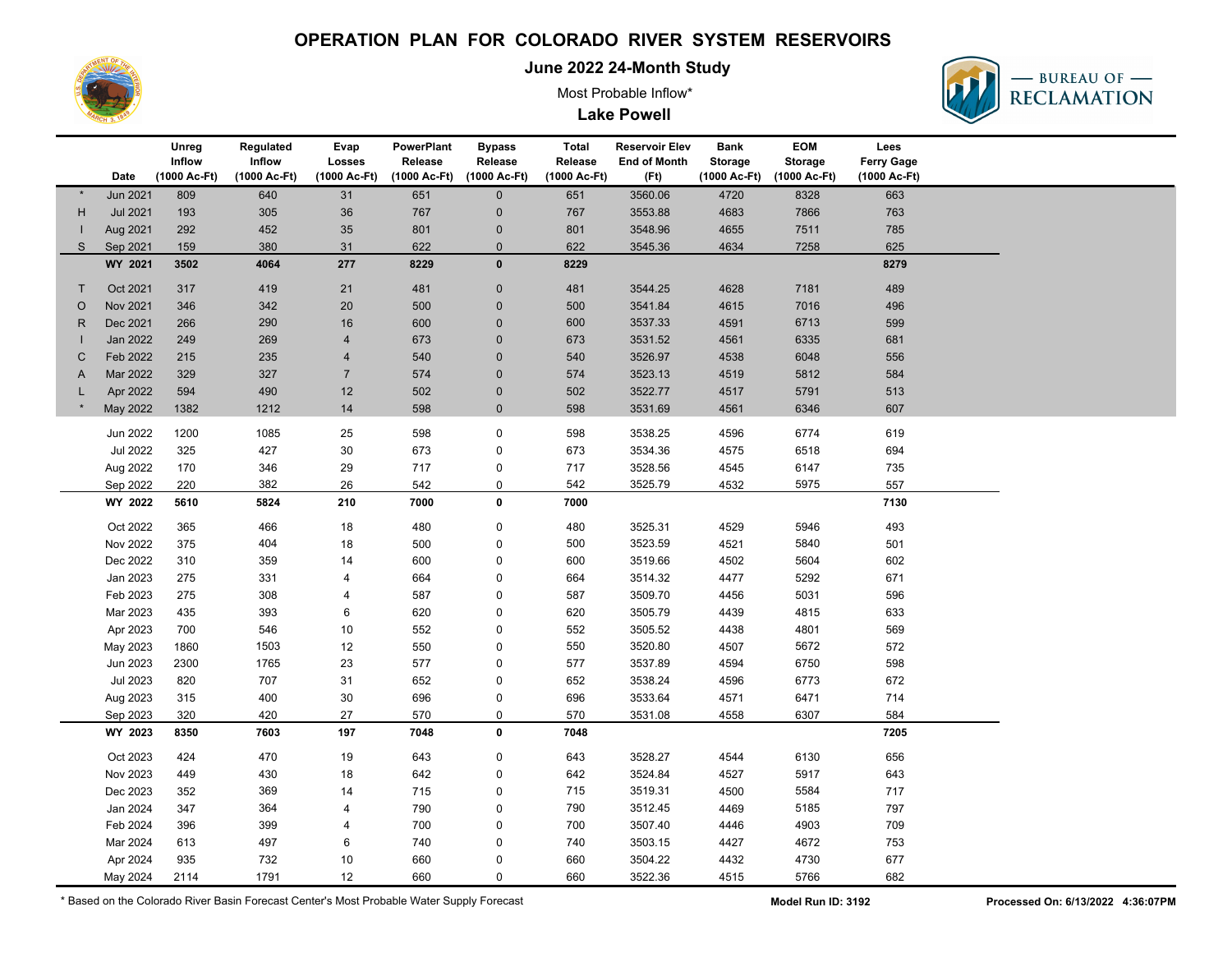

**June 2022 24-Month Study**

### Most Probable Inflow\*



### **Hoover Dam - Lake Mead**

|              |                 | Glen         | Side Inflow           | Evap         | <b>Total</b> | <b>Total</b> | <b>SNWP</b>  | Downstream          | <b>Bank</b>    | <b>Reservoir Elev</b> | <b>EOM</b>     |  |
|--------------|-----------------|--------------|-----------------------|--------------|--------------|--------------|--------------|---------------------|----------------|-----------------------|----------------|--|
|              |                 | Release      | <b>Glen to Hoover</b> | Losses       | Release      | Release      | <b>Use</b>   | <b>Requirements</b> | <b>Storage</b> | <b>End of Month</b>   | <b>Storage</b> |  |
|              | Date            | (1000 Ac-Ft) | (1000 Ac-Ft)          | (1000 Ac-Ft) | (1000 Ac-Ft) | (1000 CFS)   | (1000 Ac-Ft) | (1000 Ac-Ft)        | (1000 Ac-Ft)   | (Ft)                  | (1000 Ac-Ft)   |  |
|              | <b>Jun 2021</b> | 651          | $-31$                 | 51           | 939          | 15.8         | 32           | 927                 | 592            | 1068.77               | 9102           |  |
| H            | <b>Jul 2021</b> | 767          | 95                    | 63           | 862          | 14.0         | 31           | 853                 | 586            | 1067.65               | 9014           |  |
|              | Aug 2021        | 801          | 89                    | 67           | 766          | 12.5         | 31           | 766                 | 587            | 1067.96               | 9038           |  |
| S            | Sep 2021        | 622          | 50                    | 55           | 616          | 10.4         | 24           | 614                 | 586            | 1067.68               | 9016           |  |
|              | WY 2021         | 8229         | 557                   | 529          | 9361         |              | 241          | 9360                |                |                       |                |  |
| $\mathsf{T}$ | Oct 2021        | 481          | 80                    | 51           | 581          | 9.4          | 16           | 586                 | 581            | 1066.77               | 8945           |  |
| $\circ$      | <b>Nov 2021</b> | 500          | 42                    | 44           | 642          | 10.8         | 10           | 650                 | 572            | 1064.97               | 8804           |  |
| R.           | Dec 2021        | 600          | 64                    | 36           | 503          | 8.2          | 10           | 511                 | 579            | 1066.39               | 8915           |  |
|              | Jan 2022        | 673          | 60                    | 25           | 640          | 10.4         | 11           | 639                 | 583            | 1067.09               | 8970           |  |
| C            | Feb 2022        | 540          | 58                    | 23           | 590          | 10.6         | 10           | 590                 | 581            | 1066.78               | 8946           |  |
| A            | Mar 2022        | 574          | 42                    | 25           | 1010         | 16.4         | 17           | 1009                | 555            | 1061.49               | 8536           |  |
|              | Apr 2022        | 502          | 30                    | 33           | 1027         | 17.3         | 17           | 1026                | 522            | 1054.69               | 8026           |  |
|              | May 2022        | 598          | 9                     | 40           | 1083         | 17.6         | 26           | 1075                | 489            | 1047.69               | 7517           |  |
|              | Jun 2022        | 598          | 22                    | 47           | 904          | 15.2         | 31           | 904                 | 467            | 1042.88               | 7177           |  |
|              | <b>Jul 2022</b> | 673          | 56                    | 45           | 837          | 13.6         | 37           | 837                 | 455            | 1040.33               | 7000           |  |
|              | Aug 2022        | 717          | 66                    | 48           | 765          | 12.4         | 37           | 765                 | 451            | 1039.41               | 6937           |  |
|              | Sep 2022        | 542          | 62                    | 46           | 688          | 11.6         | 29           | 688                 | 441            | 1037.23               | 6789           |  |
|              | WY 2022         | 7000         | 592                   | 461          | 9269         |              | 250          | 9279                |                |                       |                |  |
|              |                 |              |                       |              |              |              |              |                     |                |                       |                |  |
|              | Oct 2022        | 480          | 69                    | 44           | 465          | 7.6          | 21           | 465                 | 442            | 1037.49               | 6806           |  |
|              | Nov 2022        | 500          | 68                    | 38           | 571          | $9.6\,$      | 11           | 571                 | 439            | 1036.78               | 6758           |  |
|              | Dec 2022        | 600          | 69                    | 31           | 466          | 7.6          | $\,6$        | 466                 | 449            | 1039.06               | 6913           |  |
|              | Jan 2023        | 664          | 87                    | 22           | 604          | 9.8          | 11           | 604                 | 456            | 1040.63               | 7021           |  |
|              | Feb 2023        | 587          | 88                    | 20           | 549          | 9.9          | 8            | 549                 | 462            | 1041.97               | 7114           |  |
|              | Mar 2023        | 620          | 107                   | 22           | 883          | 14.4         | 15           | 883                 | 451            | 1039.34               | 6932           |  |
|              | Apr 2023        | 552          | 72                    | 29           | 994          | 16.7         | 17           | 994                 | 425            | 1033.56               | 6541           |  |
|              | May 2023        | 550          | 43                    | 36           | 976          | 15.9         | 21           | 976                 | 398            | 1027.28               | 6128           |  |
|              | Jun 2023        | 577          | 22                    | 43           | 915          | 15.4         | 30           | 915                 | 375            | 1021.58               | 5764           |  |
|              | <b>Jul 2023</b> | 652          | 56                    | 40           | 828          | 13.5         | 34           | 828                 | 363            | 1018.66               | 5581           |  |
|              | Aug 2023        | 696          | 66                    | 43           | 798          | 13.0         | 36           | 798                 | 356            | 1016.91               | 5473           |  |
|              | Sep 2023        | 570          | 62                    | 42           | 692          | 11.6         | 32           | 692                 | 348            | 1014.86               | 5347           |  |
|              | WY 2023         | 7048         | 810                   | 410          | 8740         |              | 243          | 8740                |                |                       |                |  |
|              | Oct 2023        | 643          | 69                    | 39           | 527          | 8.6          | 26           | 527                 | 355            | 1016.70               | 5460           |  |
|              | Nov 2023        | 642          | 68                    | 35           | 649          | 10.9         | 15           | 649                 | 356            | 1016.88               | 5471           |  |
|              | Dec 2023        | 715          | 69                    | 28           | 543          | 8.8          | 10           | 543                 | 368            | 1019.94               | 5661           |  |
|              | Jan 2024        | 790          | 87                    | 20           | 577          | 9.4          | 11           | 577                 | 384            | 1023.94               | 5914           |  |
|              | Feb 2024        | 700          | 88                    | 19           | 522          | 9.1          | 8            | 522                 | 399            | 1027.45               | 6139           |  |
|              | Mar 2024        | 740          | 107                   | 21           | 857          | 13.9         | 16           | 857                 | 396            | 1026.77               | 6095           |  |
|              | Apr 2024        | 660          | $72\,$                | 28           | 968          | 16.3         | 18           | 968                 | 379            | 1022.63               | 5830           |  |
|              | May 2024        | 660          | 43                    | 34           | 952          | 15.5         | 22           | 952                 | 360            | 1018.06               | 5544           |  |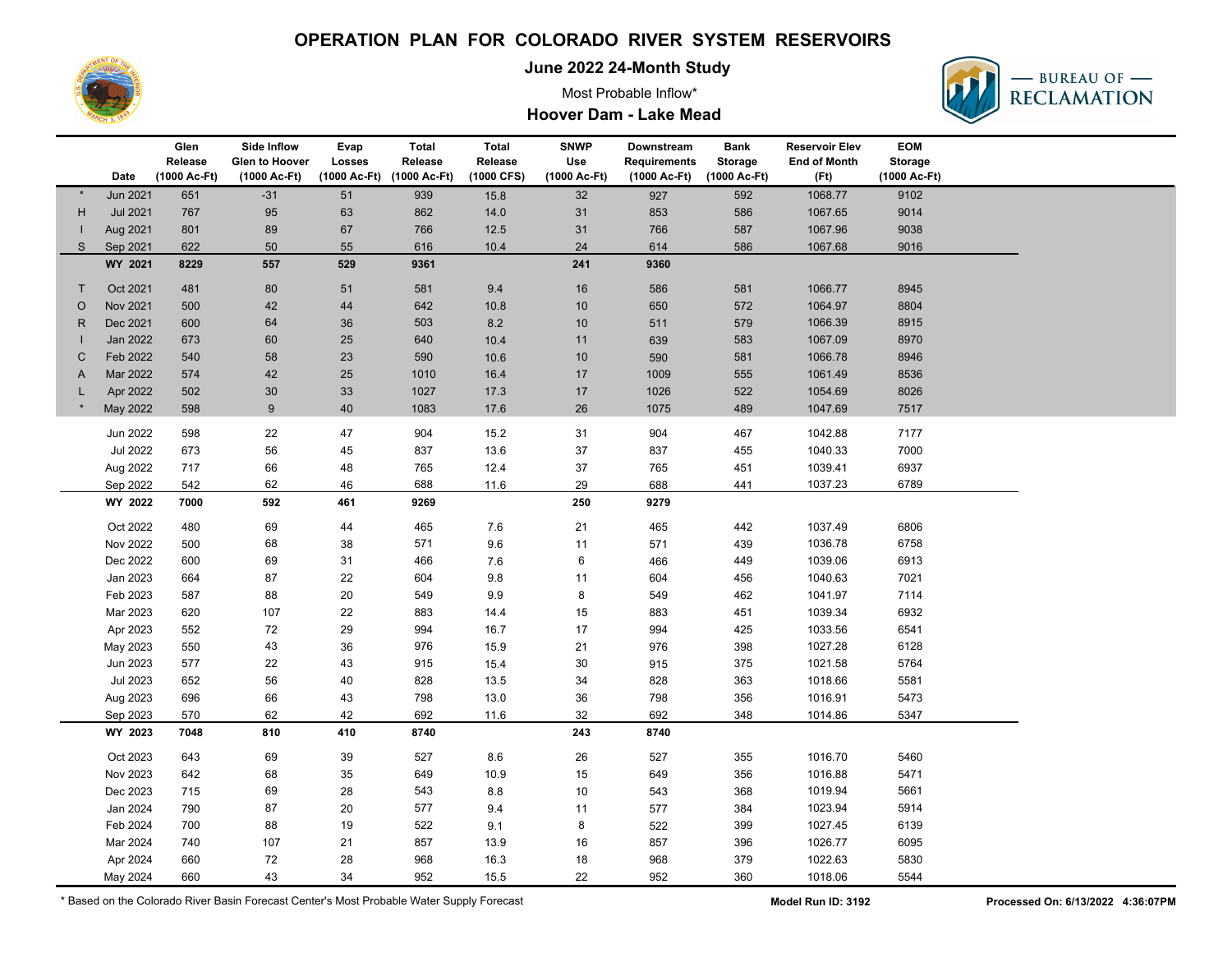

**June 2022 24-Month Study**





### **Davis Dam - Lake Mohave**

|              |                 | Hoover                  | Side                   | Evap             | Power                                | Spill                   | <b>Total</b>            | <b>Total</b>          | <b>Reservoir Elev</b>       | <b>EOM</b>                     |  |
|--------------|-----------------|-------------------------|------------------------|------------------|--------------------------------------|-------------------------|-------------------------|-----------------------|-----------------------------|--------------------------------|--|
|              | Date            | Release<br>(1000 Ac-Ft) | Inflow<br>(1000 Ac-Ft) | Losses           | Release<br>(1000 Ac-Ft) (1000 Ac-Ft) | Release<br>(1000 Ac-Ft) | Release<br>(1000 Ac-Ft) | Release<br>(1000 CFS) | <b>End of Month</b><br>(Ft) | <b>Storage</b><br>(1000 Ac-Ft) |  |
|              | <b>Jun 2021</b> | 939                     | 15                     | 25               | 901                                  | $\mathbf{0}$            | 901                     | 15.1                  | 643.33                      | 1708                           |  |
| H            | <b>Jul 2021</b> | 862                     | $-6$                   | 25               | 831                                  | $\pmb{0}$               | 831                     | 13.5                  | 643.31                      | 1707                           |  |
|              | Aug 2021        | 766                     | $-6$                   | 23               | 731                                  | $\mathbf 0$             | 731                     | 11.9                  | 643.54                      | 1713                           |  |
| S            | Sep 2021        | 616                     | $\boldsymbol{9}$       | 18               | 756                                  | $\mathbf 0$             | 756                     | 12.7                  | 638.04                      | 1565                           |  |
|              | WY 2021         | 9361                    | $-82$                  | 198              | 9040                                 | $\pmb{0}$               | 9040                    |                       |                             |                                |  |
| T            | Oct 2021        | 581                     | $-3$                   | 14               | 638                                  | $\pmb{0}$               | 658                     | 10.7                  | 634.42                      | 1471                           |  |
| $\circ$      | Nov 2021        | 642                     | $-9$                   | 13               | 543                                  | $\mathbf 0$             | 543                     | 9.1                   | 637.48                      | 1551                           |  |
| $\mathsf{R}$ | Dec 2021        | 503                     | $-6$                   | 13               | 465                                  | $\pmb{0}$               | 465                     | 7.6                   | 638.32                      | 1573                           |  |
|              | Jan 2022        | 640                     | $-20$                  | $\boldsymbol{9}$ | 523                                  | $\mathbf 0$             | 523                     | 8.5                   | 641.60                      | 1661                           |  |
| C            | Feb 2022        | 590                     | $-26$                  | $\bf 8$          | 555                                  | $\overline{0}$          | 555                     | 10.0                  | 641.69                      | 1663                           |  |
| A            | Mar 2022        | 1010                    | $-38$                  | 10               | 931                                  | $\mathbf 0$             | 931                     | 15.1                  | 642.79                      | 1693                           |  |
|              | Apr 2022        | 1027                    | $-31$                  | 13               | 975                                  | $\mathbf 0$             | 975                     | 16.4                  | 643.08                      | 1701                           |  |
|              | May 2022        | 1083                    | $-20$                  | 14               | 1041                                 | $\mathbf 0$             | 1041                    | 16.9                  | 643.35                      | 1708                           |  |
|              | Jun 2022        | 904                     | $-18$                  | 14               | 881                                  | $\mathsf{O}\xspace$     | 881                     | 14.8                  | 643.00                      | 1699                           |  |
|              | <b>Jul 2022</b> | 837                     | $-19$                  | 12               | 819                                  | 0                       | 819                     | 13.3                  | 642.50                      | 1685                           |  |
|              | Aug 2022        | 765                     | $-17$                  | 16               | 746                                  | $\pmb{0}$               | 746                     | 12.1                  | 642.00                      | 1671                           |  |
|              | Sep 2022        | 688                     | -8                     | 16               | 718                                  | $\mathbf 0$             | 718                     | 12.1                  | 640.01                      | 1617                           |  |
|              | WY 2022         | 9269                    | $-215$                 | 151              | 8836                                 | $\pmb{0}$               | 8856                    |                       |                             |                                |  |
|              | Oct 2022        | 465                     | $-11$                  | 14               | 623                                  | $\pmb{0}$               | 623                     | 10.1                  | 633.00                      | 1434                           |  |
|              | Nov 2022        | 571                     | $-16$                  | 13               | 491                                  | $\pmb{0}$               | 491                     | 8.2                   | 635.00                      | 1486                           |  |
|              | Dec 2022        | 466                     | $-5$                   | 13               | 330                                  | $\mathbf 0$             | 330                     | 5.4                   | 639.51                      | 1604                           |  |
|              | Jan 2023        | 604                     | $-12$                  | 9                | 522                                  | 0                       | 522                     | $8.5\,$               | 641.80                      | 1666                           |  |
|              | Feb 2023        | 549                     | $-11$                  | 8                | 530                                  | 0                       | 530                     | 9.5                   | 641.80                      | 1666                           |  |
|              | Mar 2023        | 883                     | -9                     | 10               | 830                                  | $\mathbf 0$             | 830                     | 13.5                  | 643.05                      | 1700                           |  |
|              | Apr 2023        | 994                     | $-13$                  | 13               | 970                                  | 0                       | 970                     | 16.3                  | 643.00                      | 1699                           |  |
|              | May 2023        | 976                     | $-13$                  | 14               | 948                                  | $\mathbf 0$             | 948                     | 15.4                  | 643.00                      | 1699                           |  |
|              | Jun 2023        | 915                     | $-18$                  | 14               | 882                                  | $\mathbf 0$             | 882                     | 14.8                  | 643.00                      | 1699                           |  |
|              | Jul 2023        | 828                     | $-19$                  | 12               | 823                                  | $\mathbf 0$             | 823                     | 13.4                  | 642.00                      | 1671                           |  |
|              | Aug 2023        | 798                     | $-17$                  | 15               | 766                                  | $\pmb{0}$               | 766                     | 12.5                  | 642.00                      | 1671                           |  |
|              | Sep 2023        | 692                     | -8                     | 16               | 722                                  | $\mathbf 0$             | 722                     | 12.1                  | 640.01                      | 1617                           |  |
|              | WY 2023         | 8740                    | $-151$                 | 151              | 8438                                 | $\pmb{0}$               | 8438                    |                       |                             |                                |  |
|              | Oct 2023        | 527                     | $-11$                  | 14               | 685                                  | $\pmb{0}$               | 685                     | 11.1                  | 633.00                      | 1434                           |  |
|              | Nov 2023        | 649                     | $-16$                  | 13               | 569                                  | $\pmb{0}$               | 569                     | 9.6                   | 635.00                      | 1486                           |  |
|              | Dec 2023        | 543                     | $-5$                   | 13               | 407                                  | $\mathbf 0$             | 407                     | 6.6                   | 639.51                      | 1604                           |  |
|              | Jan 2024        | 577                     | $-12$                  | 9                | 495                                  | 0                       | 495                     | 8.0                   | 641.80                      | 1666                           |  |
|              | Feb 2024        | 522                     | $-11$                  | 8                | 503                                  | $\mathbf 0$             | 503                     | 8.8                   | 641.80                      | 1666                           |  |
|              | Mar 2024        | 857                     | -9                     | 10               | 804                                  | $\mathbf 0$             | 804                     | 13.1                  | 643.05                      | 1700                           |  |
|              | Apr 2024        | 968                     | $-13$                  | 13               | 945                                  | 0                       | 945                     | 15.9                  | 643.00                      | 1699                           |  |
|              | May 2024        | 952                     | $-13$                  | 14               | 925                                  | $\mathbf 0$             | 925                     | 15.0                  | 643.00                      | 1699                           |  |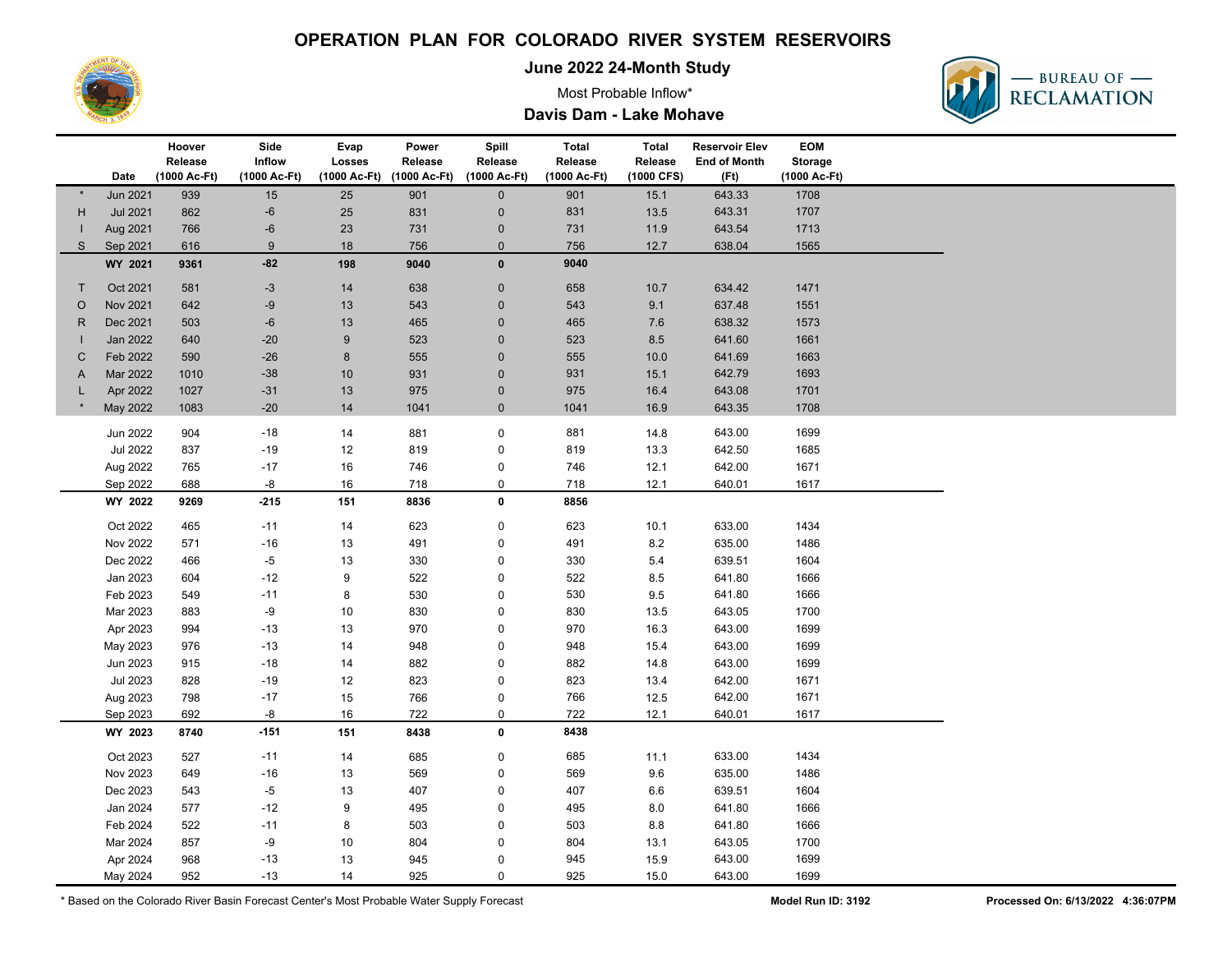

**June 2022 24-Month Study**

### Most Probable Inflow\*



#### **Parker Dam - Lake Havasu**

|         | Date            | <b>Davis</b><br>Release<br>(1000 Ac-Ft) | Side<br>Inflow<br>(1000 Ac-Ft) | Evap<br><b>Losses</b><br>(1000 Ac-Ft) | Total<br>Release<br>(1000 Ac-Ft) | <b>Total</b><br>Release<br>(1000 CFS) | <b>MWD</b><br><b>Diversion</b><br>(1000 Ac-Ft) | CAP<br><b>Diversion</b><br>(1000 Ac-Ft) | <b>Reservoir Elev</b><br><b>End of Month</b><br>(Ft) | <b>EOM</b><br><b>Storage</b><br>(1000 Ac-Ft) | <b>Flow To</b><br><b>Mexico</b><br>(1000 Ac-Ft) | <b>Flow To</b><br>Mexico<br>(1000 CFS) |  |
|---------|-----------------|-----------------------------------------|--------------------------------|---------------------------------------|----------------------------------|---------------------------------------|------------------------------------------------|-----------------------------------------|------------------------------------------------------|----------------------------------------------|-------------------------------------------------|----------------------------------------|--|
|         | <b>Jun 2021</b> | 901                                     | 20                             | 15                                    | 706                              | 11.9                                  | 103                                            | 87                                      | 448.55                                               | 591                                          | 151                                             | 2.5                                    |  |
| H       | <b>Jul 2021</b> | 831                                     | 15                             | 17                                    | 669                              | 10.9                                  | 106                                            | 51                                      | 448.23                                               | 585                                          | 147                                             | 2.4                                    |  |
|         | Aug 2021        | 731                                     | 16                             | 17                                    | 586                              | $9.5\,$                               | 100                                            | 48                                      | 447.51                                               | 571                                          | 121                                             | 2.0                                    |  |
| S       | Sep 2021        | 756                                     | $5\phantom{.0}$                | 15                                    | 516                              | 8.7                                   | 97                                             | 106                                     | 448.49                                               | 590                                          | 116                                             | 1.9                                    |  |
|         | WY 2021         | 9040                                    | 116                            | 140                                   | 6393                             |                                       | 1065                                           | 1441                                    |                                                      |                                              | 1519                                            |                                        |  |
| T       | Oct 2021        | 658                                     | 18                             | 12                                    | 421                              | $6.8\,$                               | 99                                             | 139                                     | 448.37                                               | 587                                          | 67                                              | 1.1                                    |  |
| $\circ$ | <b>Nov 2021</b> | 543                                     | 13                             | $9\,$                                 | 348                              | 5.8                                   | 96                                             | 124                                     | 447.05                                               | 562                                          | 92                                              | 1.5                                    |  |
| R       | Dec 2021        | 465                                     | 16                             | $\overline{7}$                        | 281                              | 4.6                                   | 99                                             | 87                                      | 447.33                                               | 567                                          | 89                                              | 1.5                                    |  |
|         | Jan 2022        | 523                                     | $-3$                           | $\,6\,$                               | 342                              | 5.6                                   | 96                                             | 89                                      | 446.38                                               | 550                                          | 114                                             | 1.9                                    |  |
| С       | Feb 2022        | 555                                     | 12                             | 8                                     | 445                              | 8.0                                   | $\overline{4}$                                 | 103                                     | 446.44                                               | 551                                          | 127                                             | 2.3                                    |  |
| A       | Mar 2022        | 931                                     | $\overline{2}$                 | 9                                     | 658                              | 10.7                                  | 97                                             | 133                                     | 448.02                                               | 580                                          | 170                                             | $2.8$                                  |  |
|         | Apr 2022        | 975                                     | 6                              | 11                                    | 737                              | 12.4                                  | 100                                            | 141                                     | 447.11                                               | 563                                          | 161                                             | 2.7                                    |  |
|         | May 2022        | 1041                                    | $\boldsymbol{9}$               | 13                                    | 741                              | 12.0                                  | 106                                            | 150                                     | 448.68                                               | 593                                          | 138                                             | 2.2                                    |  |
|         | Jun 2022        | 881                                     | $\overline{7}$                 | $16\,$                                | 702                              | 11.8                                  | 103                                            | 58                                      | 448.50                                               | 589                                          | 143                                             | $2.4\,$                                |  |
|         | <b>Jul 2022</b> | 819                                     | 14                             | 17                                    | 687                              | 11.2                                  | 106                                            | 20                                      | 448.00                                               | 580                                          | 139                                             | 2.3                                    |  |
|         | Aug 2022        | 746                                     | 13                             | 17                                    | 615                              | 10.0                                  | 106                                            | 20                                      | 447.50                                               | 571                                          | 118                                             | 1.9                                    |  |
|         | Sep 2022        | 718                                     | 12                             | 15                                    | 515                              | 8.7                                   | 103                                            | 86                                      | 447.50                                               | 570                                          | 104                                             | 1.7                                    |  |
|         | WY 2022         | 8856                                    | 119                            | 139                                   | 6493                             |                                       | 1117                                           | 1149                                    |                                                      |                                              | 1463                                            |                                        |  |
|         | Oct 2022        | 623                                     | 18                             | 12                                    | 439                              | $7.1$                                 | 99                                             | 85                                      | 447.50                                               | 571                                          | 63                                              | $1.0$                                  |  |
|         | Nov 2022        | 491                                     | 17                             | $\boldsymbol{9}$                      | 342                              | 5.8                                   | 98                                             | 53                                      | 447.50                                               | 570                                          | 91                                              | 1.5                                    |  |
|         | Dec 2022        | 330                                     | 18                             | $\overline{7}$                        | 222                              | 3.6                                   | 101                                            | 33                                      | 446.50                                               | 552                                          | 87                                              | $1.4$                                  |  |
|         | Jan 2023        | 522                                     | 14                             | 6                                     | 310                              | 5.0                                   | 99                                             | 116                                     | 446.50                                               | 552                                          | 136                                             | $2.2\,$                                |  |
|         | Feb 2023        | 530                                     | 5                              | 8                                     | 401                              | 7.2                                   | 18                                             | 102                                     | 446.50                                               | 552                                          | 122                                             | $2.2\,$                                |  |
|         | Mar 2023        | 830                                     | $\overline{4}$                 | 9                                     | 609                              | 9.9                                   | 99                                             | 105                                     | 446.70                                               | 555                                          | 145                                             | 2.4                                    |  |
|         | Apr 2023        | 970                                     | 8                              | 11                                    | 715                              | 12.0                                  | 96                                             | 109                                     | 448.70                                               | 593                                          | 144                                             | 2.4                                    |  |
|         | May 2023        | 948                                     | $\,6\,$                        | $13$                                  | 722                              | 11.7                                  | 99                                             | 109                                     | 448.70                                               | 593                                          | 108                                             | 1.8                                    |  |
|         | Jun 2023        | 882                                     | $\overline{7}$                 | 16                                    | 719                              | 12.1                                  | 95                                             | 46                                      | 448.70                                               | 593                                          | 114                                             | 1.9                                    |  |
|         | <b>Jul 2023</b> | 823                                     | 14                             | 17                                    | 684                              | 11.1                                  | 99                                             | 38                                      | 448.00                                               | 580                                          | 120                                             | $2.0\,$                                |  |
|         | Aug 2023        | 766                                     | 13                             | 17                                    | 624                              | 10.2                                  | 99                                             | 37                                      | 447.50                                               | 571                                          | 100                                             | 1.6                                    |  |
|         | Sep 2023        | 722                                     | 12                             | 15                                    | 524                              | 8.8                                   | 96                                             | 88                                      | 447.50                                               | 570                                          | 97                                              | 1.6                                    |  |
|         | WY 2023         | 8438                                    | 135                            | 139                                   | 6312                             |                                       | 1096                                           | 919                                     |                                                      |                                              | 1327                                            |                                        |  |
|         | Oct 2023        | 685                                     | 18                             | 12                                    | 482                              | 7.8                                   | 99                                             | 103                                     | 447.50                                               | 571                                          | 87                                              | 1.4                                    |  |
|         | Nov 2023        | 569                                     | 17                             | $\boldsymbol{9}$                      | 372                              | $6.2\,$                               | 95                                             | 104                                     | 447.50                                               | 570                                          | 113                                             | 1.9                                    |  |
|         | Dec 2023        | 407                                     | 18                             | $\overline{7}$                        | 260                              | $4.2\,$                               | 99                                             | 74                                      | 446.50                                               | 552                                          | 108                                             | 1.8                                    |  |
|         | Jan 2024        | 495                                     | 14                             | 6                                     | 302                              | 4.9                                   | 87                                             | 108                                     | 446.50                                               | 552                                          | 129                                             | 2.1                                    |  |
|         | Feb 2024        | 503                                     | 5                              | 8                                     | 394                              | 6.9                                   | 4                                              | 96                                      | 446.50                                               | 552                                          | 116                                             | $2.0\,$                                |  |
|         | Mar 2024        | 804                                     | $\overline{4}$                 | 9                                     | 601                              | 9.8                                   | 87                                             | 98                                      | 446.70                                               | 555                                          | 138                                             | $2.2\,$                                |  |
|         | Apr 2024        | 945                                     | 8                              | 11                                    | 707                              | 11.9                                  | 84                                             | 102                                     | 448.70                                               | 593                                          | 137                                             | 2.3                                    |  |
|         | May 2024        | 925                                     | $\,6\,$                        | 13                                    | 717                              | 11.7                                  | 87                                             | 102                                     | 448.70                                               | 593                                          | 103                                             | 1.7                                    |  |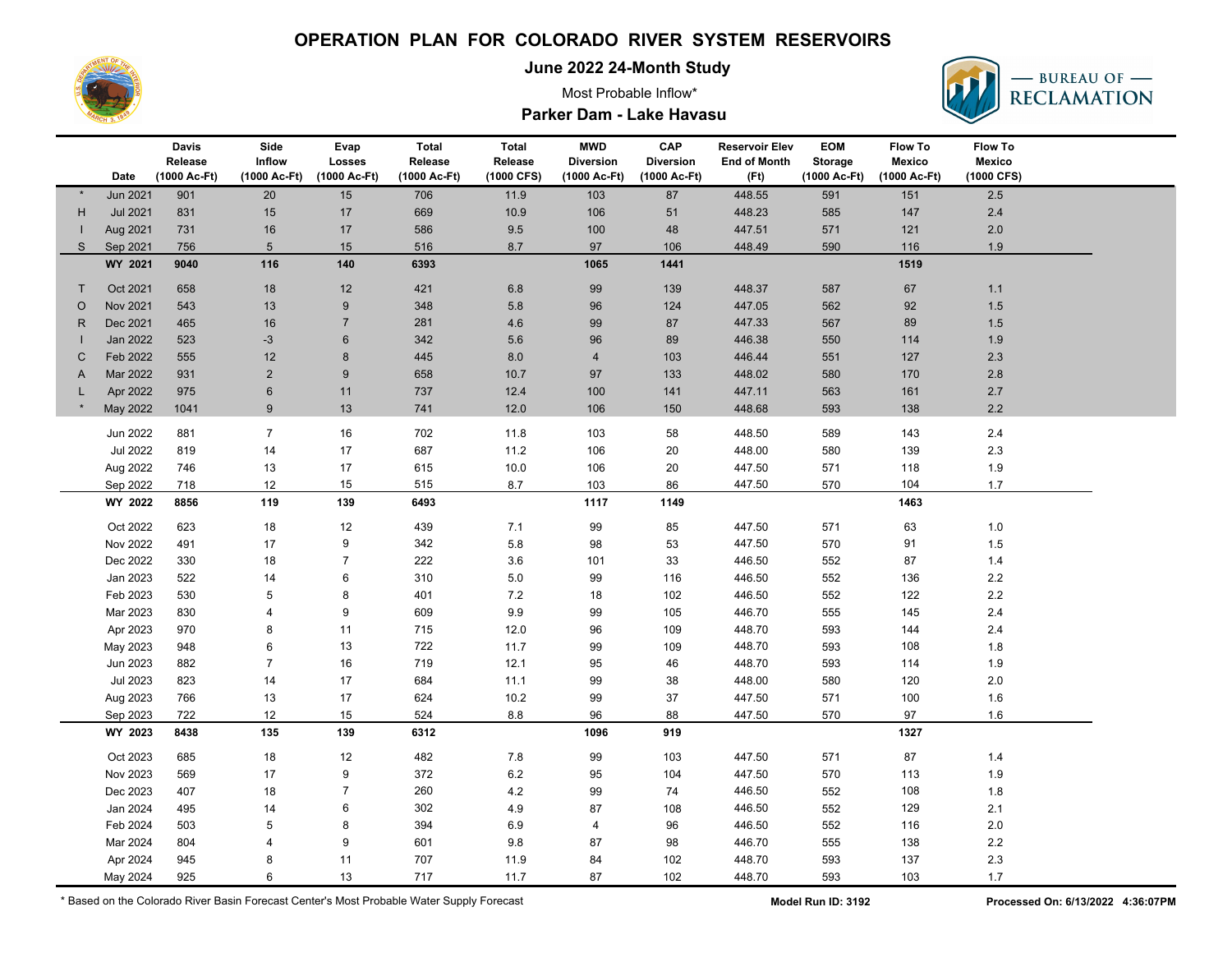

**June 2022 24-Month Study**

# Most Probable Inflow\*



#### **Hoover Dam - Lake Mead**

|              |                      | Power        | Power        | <b>Reservoir Elev</b> | <b>EOM</b>   | Change In        | Hoover             | <b>Hoover Gen</b> | Hoover              | Percent of   |                |  |
|--------------|----------------------|--------------|--------------|-----------------------|--------------|------------------|--------------------|-------------------|---------------------|--------------|----------------|--|
|              |                      | Release      | Release      | <b>End of Month</b>   | Storage      | Storage          | <b>Static Head</b> | Capacity          | <b>Gross Energy</b> | <b>Units</b> |                |  |
|              | Date                 | (1000 Ac-Ft) | (1000 CFS)   | (Ft)                  | (1000 Ac-Ft) | (1000 Ac-Ft)     | (Ft)               | МW                | <b>MKWH</b>         | Available    | <b>KWH/AF</b>  |  |
|              | Jun 2021             | 939          | 15.8         | 1068.77               | 9102         | $-378$           | 419.04             | 1451.0            | 366.8               | 100          | 390.7          |  |
| H            | <b>Jul 2021</b>      | 862          | 14.0         | 1067.65               | 9014         | $-88$            | 421.16             | 1417.0            | 323.4               | $100\,$      | 375.3          |  |
| S            | Aug 2021             | 766          | 12.5         | 1067.96               | 9038         | 24               | 421.53             | 1322.1            | 286.1               | 93           | 373.4          |  |
|              | Sep 2021             | 616          | 10.4         | 1067.68               | 9016         | $-22$            | 425.37             | 1228.0            | 232.0               | 87           | 376.5          |  |
|              | WY 2021              | 9361         |              |                       |              |                  |                    |                   | 3643.8              |              |                |  |
| $\mathsf{T}$ | Oct 2021             | 581          | 9.4          | 1066.77               | 8945         | $-71$            | 422.27             | 1228.0            | 216.2               | 87           | 372.4          |  |
| $\circ$      | Nov 2021             | 642          | 10.8         | 1064.97               | 8804         | $-140$           | 421.30             | 938.0             | 241.3               | 67           | 375.8          |  |
| $\mathsf{R}$ | Dec 2021             | 503          | 8.2          | 1066.39               | 8915         | 111              | 424.48             | 957.0             | 185.9               | 68           | 369.9          |  |
|              | Jan 2022             | 640          | 10.4         | 1067.09               | 8970         | 55               | 420.00             | 993.0             | 236.8               | 67           | 370.2          |  |
| C            | Feb 2022             | 590          | 10.6         | 1066.78               | 8946         | $-24$            | 420.26             | 994.0             | 220.4               | 67           | 373.2          |  |
| A            | Mar 2022             | 1010         | 16.4         | 1061.49               | 8536         | $-409$           | 413.69             | 898.0             | 375.9               | 62           | 372.3          |  |
|              | Apr 2022             | 1027         | 17.3         | 1054.69               | 8026         | $-511$           | 405.75             | 863.0             | 380.5               | 61           | 370.4          |  |
|              | May 2022             | 1083         | 17.6         | 1047.69               | 7517         | $-509$           | 397.38             | 1082.0            | 391.7               | 80           | 361.7          |  |
|              | Jun 2022             | 904          | 15.2         | 1042.88               | 7177         | $-340$           | 394.04             | 1076.9            | 321.6               | 81           | 355.6          |  |
|              | <b>Jul 2022</b>      | 837          | 13.6         | 1040.33               | 7000         | $-177$           | 389.34             | 1236.6            | 294.1               | 94           | 351.5          |  |
|              | Aug 2022             | 765          | 12.4         | 1039.41               | 6937         | $-63$            | 387.95             | 1224.8            | 265.6               | 94           | 347.1          |  |
|              | Sep 2022             | 688          | 11.6         | 1037.23               | 6789         | $-149$           | 387.23             | 1213.0            | 236.4               | 94           | 343.8          |  |
|              | WY 2022              | 9269         |              |                       |              |                  |                    |                   | 3366.4              |              |                |  |
|              |                      |              |              |                       |              |                  |                    |                   |                     |              |                |  |
|              | Oct 2022             | 465          | 7.6          | 1037.49               | 6806         | 18               | 390.42             | 988.2             | 163.0               | 75           | 350.2          |  |
|              | Nov 2022             | 571          | 9.6          | 1036.78               | 6758         | -48              | 392.24             | 1008.2            | 199.3               | 78           | 349.2          |  |
|              | Dec 2022             | 466<br>604   | 7.6          | 1039.06<br>1040.63    | 6913         | 155              | 390.90             | 1018.0            | 163.4               | 78           | 350.6<br>349.8 |  |
|              | Jan 2023             |              | 9.8<br>9.9   | 1041.97               | 7021<br>7114 | 108              | 391.19             | 960.0             | 211.3<br>192.2      | 72           | 350.4          |  |
|              | Feb 2023             | 549          |              |                       |              | 93               | 391.78             | 983.4             |                     | 73           | 356.1          |  |
|              | Mar 2023             | 883          | 14.4         | 1039.34               | 6932         | $-181$           | 390.19             | 1043.3            | 314.4               | 78           | 348.6          |  |
|              | Apr 2023             | 994          | 16.7         | 1033.56<br>1027.28    | 6541<br>6128 | $-391$           | 386.28             | 940.4             | 346.5               | 72           |                |  |
|              | May 2023<br>Jun 2023 | 976          | 15.9<br>15.4 | 1021.58               | 5764         | $-413$           | 380.03<br>372.83   | 948.8<br>1085.1   | 334.8<br>303.0      | 75<br>87     | 343.1<br>331.3 |  |
|              | <b>Jul 2023</b>      | 915<br>828   | 13.5         | 1018.66               | 5581         | $-364$           | 367.59             |                   | 270.2               | 100          | 326.4          |  |
|              |                      |              | 13.0         | 1016.91               | 5473         | $-182$<br>$-109$ |                    | 1233.0<br>1220.2  |                     |              | 323.2          |  |
|              | Aug 2023<br>Sep 2023 | 798<br>692   | 11.6         | 1014.86               | 5347         | $-126$           | 365.61<br>364.38   | 1207.4            | 258.0<br>220.7      | 100<br>100   | 319.0          |  |
|              | WY 2023              | 8740         |              |                       |              |                  |                    |                   | 2977.0              |              |                |  |
|              |                      |              |              |                       |              |                  |                    |                   |                     |              |                |  |
|              | Oct 2023             | 527          | 8.6          | 1016.70               | 5460         | 113              | 369.64             | 844.9             | 170.6               | 69           | 323.8          |  |
|              | Nov 2023             | 649          | 10.9         | 1016.88               | 5471         | 11               | 372.46             | 738.1             | 213.4               | 74           | 328.6          |  |
|              | Dec 2023             | 543          | 8.8          | 1019.94               | 5661         | 190              | 370.69             | 885.1             | 176.1               | 86           | 324.3          |  |
|              | Jan 2024             | 577          | 9.4          | 1023.94               | 5914         | 253              | 373.46             | 758.6             | 190.7               | 72           | 330.3          |  |
|              | Feb 2024             | 522          | 9.1          | 1027.45               | 6139         | 225              | 376.87             | 734.0             | 173.8               | 67           | 333.2          |  |
|              | Mar 2024             | 857          | 13.9         | 1026.77               | 6095         | $-44$            | 377.08             | 813.1             | 292.3               | 75           | 341.0          |  |
|              | Apr 2024             | 968          | 16.3         | 1022.63               | 5830         | $-265$           | 373.71             | 848.1             | 320.0               | 81           | 330.5          |  |
|              | May 2024             | 952          | 15.5         | 1018.06               | 5544         | $-286$           | 370.08             | 749.3             | 314.8               | 74           | 330.7          |  |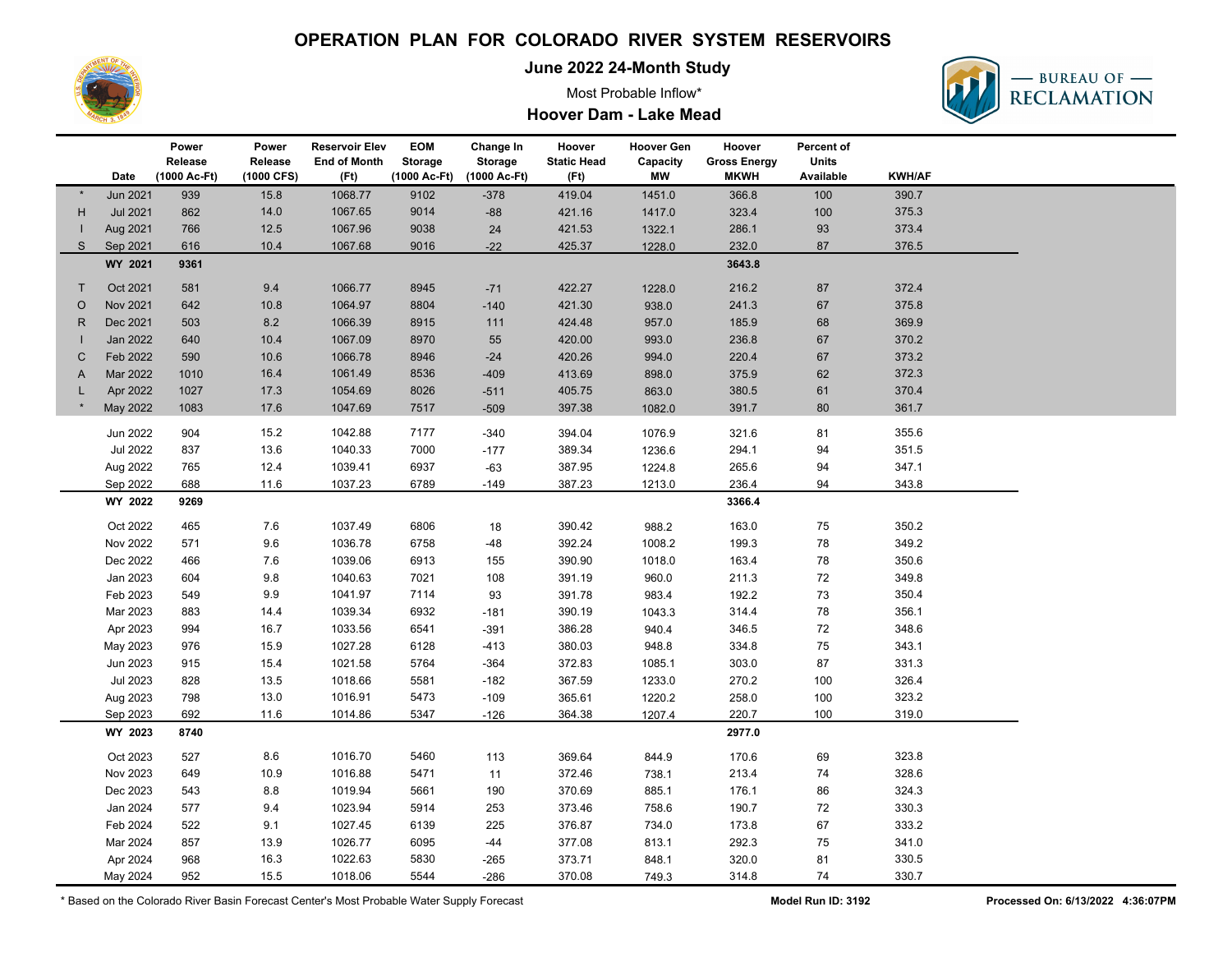

**June 2022 24-Month Study**





### **Davis Dam - Lake Mohave**

|              |                 | Power<br>Release | Power<br>Release | <b>Reservoir Elev</b><br><b>End of Month</b> | <b>EOM</b><br>Storage | Change In<br><b>Storage</b> | Davis<br><b>Static Head</b> | <b>Davis Gen</b><br>Capacity | Davis<br><b>Gross Energy</b> | Percent of<br><b>Units</b> |               |  |
|--------------|-----------------|------------------|------------------|----------------------------------------------|-----------------------|-----------------------------|-----------------------------|------------------------------|------------------------------|----------------------------|---------------|--|
|              | Date            | (1000 Ac-Ft)     | (1000 CFS)       | (Ft)                                         | (1000 Ac-Ft)          | (1000 Ac-Ft)                | (Ft)                        | <b>MW</b>                    | <b>MKWH</b>                  | Available                  | <b>KWH/AF</b> |  |
|              | Jun 2021        | 901              | 15.1             | 643.33                                       | 1708                  | 28                          | 141.86                      | 255.0                        | 114.4                        | 100                        | 127.0         |  |
| н            | <b>Jul 2021</b> | 831              | 13.5             | 643.31                                       | 1707                  | $-1$                        | 139.09                      | 253.3                        | 106.2                        | 99                         | 127.8         |  |
|              | Aug 2021        | 731              | 11.9             | 643.54                                       | 1713                  | $6\phantom{1}$              | 144.21                      | 255.0                        | 93.7                         | 100                        | 128.2         |  |
| S            | Sep 2021        | 756              | 12.7             | 638.04                                       | 1565                  | $-148$                      | 136.46                      | 255.0                        | 95.1                         | 100                        | 125.8         |  |
|              | WY 2021         | 9040             |                  |                                              |                       |                             |                             |                              | 1141.6                       |                            |               |  |
| $\mathsf{T}$ | Oct 2021        | 638              | 10.7             | 634.42                                       | 1471                  | $-95$                       | 134.72                      | 215.5                        | 80.2                         | 85                         | 125.6         |  |
| $\circ$      | Nov 2021        | 543              | 9.1              | 637.48                                       | 1551                  | 80                          | 136.32                      | 164.9                        | 65.8                         | 65                         | 121.0         |  |
| R.           | Dec 2021        | 465              | 7.6              | 638.32                                       | 1573                  | 22                          | 137.10                      | 192.5                        | 56.1                         | 75                         | 120.6         |  |
|              | Jan 2022        | 523              | $8.5\,$          | 641.60                                       | 1661                  | 88                          | 139.02                      | 159.6                        | 64.6                         | 63                         | 123.6         |  |
| C            | Feb 2022        | 555              | 10.0             | 641.69                                       | 1663                  | $\overline{2}$              | 140.45                      | 174.9                        | 72.1                         | 69                         | 130.0         |  |
| A            | Mar 2022        | 931              | 15.1             | 642.79                                       | 1693                  | 30                          | 140.26                      | 253.3                        | 118.7                        | 99                         | 127.4         |  |
|              | Apr 2022        | 975              | 16.4             | 643.08                                       | 1701                  | 8                           | 137.93                      | 255.0                        | 124.0                        | 100                        | 127.1         |  |
|              | May 2022        | 1041             | 16.9             | 643.35                                       | 1708                  | $\overline{7}$              | 140.42                      | 241.8                        | 132.1                        | 95                         | 126.9         |  |
|              | Jun 2022        | 881              | 14.8             | 643.00                                       | 1699                  | $-10$                       | 139.49                      | 251.6                        | 110.8                        | 99                         | 125.7         |  |
|              | <b>Jul 2022</b> | 819              | 13.3             | 642.50                                       | 1685                  | -14                         | 139.61                      | 255.0                        | 103.0                        | 100                        | 125.8         |  |
|              | Aug 2022        | 746              | 12.1             | 642.00                                       | 1671                  | $-14$                       | 139.54                      | 255.0                        | 93.8                         | 100                        | 125.7         |  |
|              | Sep 2022        | 718              | 12.1             | 640.01                                       | 1617                  | $-54$                       | 138.33                      | 255.0                        | 89.4                         | 100                        | 124.6         |  |
|              | WY 2022         | 8836             |                  |                                              |                       |                             |                             |                              | 1110.4                       |                            |               |  |
|              | Oct 2022        | 623              | 10.1             | 633.00                                       | 1434                  | $-183$                      | 134.60                      | 227.0                        | 75.6                         | 89                         | 121.3         |  |
|              | Nov 2022        | 491              | 8.2              | 635.00                                       | 1486                  | 51                          | 132.89                      | 159.8                        | 58.8                         | 63                         | 119.7         |  |
|              | Dec 2022        | 330              | 5.4              | 639.51                                       | 1604                  | 118                         | 137.47                      | 154.7                        | 40.9                         | 61                         | 123.9         |  |
|              | Jan 2023        | 522              | $8.5\,$          | 641.80                                       | 1666                  | 62                          | 139.44                      | 156.3                        | 65.5                         | 61                         | 125.6         |  |
|              | Feb 2023        | 530              | 9.5              | 641.80                                       | 1666                  | 0                           | 140.13                      | 156.6                        | 66.9                         | 61                         | 126.3         |  |
|              | Mar 2023        | 830              | 13.5             | 643.05                                       | 1700                  | 34                          | 139.22                      | 194.1                        | 104.1                        | ${\bf 76}$                 | 125.4         |  |
|              | Apr 2023        | 970              | 16.3             | 643.00                                       | 1699                  | $-2$                        | 138.84                      | 249.9                        | 121.4                        | 98                         | 125.1         |  |
|              | May 2023        | 948              | 15.4             | 643.00                                       | 1699                  | $\pmb{0}$                   | 139.10                      | 255.0                        | 118.8                        | 100                        | 125.3         |  |
|              | Jun 2023        | 882              | 14.8             | 643.00                                       | 1699                  | $\pmb{0}$                   | 139.31                      | 255.0                        | 110.7                        | 100                        | 125.5         |  |
|              | <b>Jul 2023</b> | 823              | 13.4             | 642.00                                       | 1671                  | $-27$                       | 139.32                      | 255.0                        | 103.3                        | 100                        | 125.5         |  |
|              | Aug 2023        | 766              | 12.5             | 642.00                                       | 1671                  | $\mathbf 0$                 | 139.18                      | 255.0                        | 96.0                         | 100                        | 125.4         |  |
|              | Sep 2023        | 722              | 12.1             | 640.01                                       | 1617                  | $-54$                       | 138.30                      | 255.0                        | 90.0                         | 100                        | 124.6         |  |
|              | WY 2023         | 8438             |                  |                                              |                       |                             |                             |                              | 1052.0                       |                            |               |  |
|              | Oct 2023        | 685              | 11.1             | 633.00                                       | 1434                  | $-183$                      | 134.19                      | 227.0                        | 82.8                         | 89                         | 120.9         |  |
|              | Nov 2023        | 569              | 9.6              | 635.00                                       | 1486                  | 51                          | 132.32                      | 159.8                        | 67.9                         | 63                         | 119.2         |  |
|              | Dec 2023        | 407              | 6.6              | 639.51                                       | 1604                  | 118                         | 136.88                      | 154.7                        | 50.2                         | 61                         | 123.3         |  |
|              | Jan 2024        | 495              | 8.0              | 641.80                                       | 1666                  | 62                          | 139.63                      | 156.3                        | 62.3                         | 61                         | 125.8         |  |
|              | Feb 2024        | 503              | $8.8\,$          | 641.80                                       | 1666                  | 0                           | 140.47                      | 156.6                        | 63.7                         | 61                         | 126.6         |  |
|              | Mar 2024        | 804              | 13.1             | 643.05                                       | 1700                  | 34                          | 139.36                      | 194.1                        | 101.0                        | 76                         | 125.6         |  |
|              | Apr 2024        | 945              | 15.9             | 643.00                                       | 1699                  | $-2$                        | 138.98                      | 249.9                        | 118.3                        | 98                         | 125.2         |  |
|              | May 2024        | 925              | 15.0             | 643.00                                       | 1699                  | $\mathbf 0$                 | 139.24                      | 255.0                        | 116.0                        | 100                        | 125.4         |  |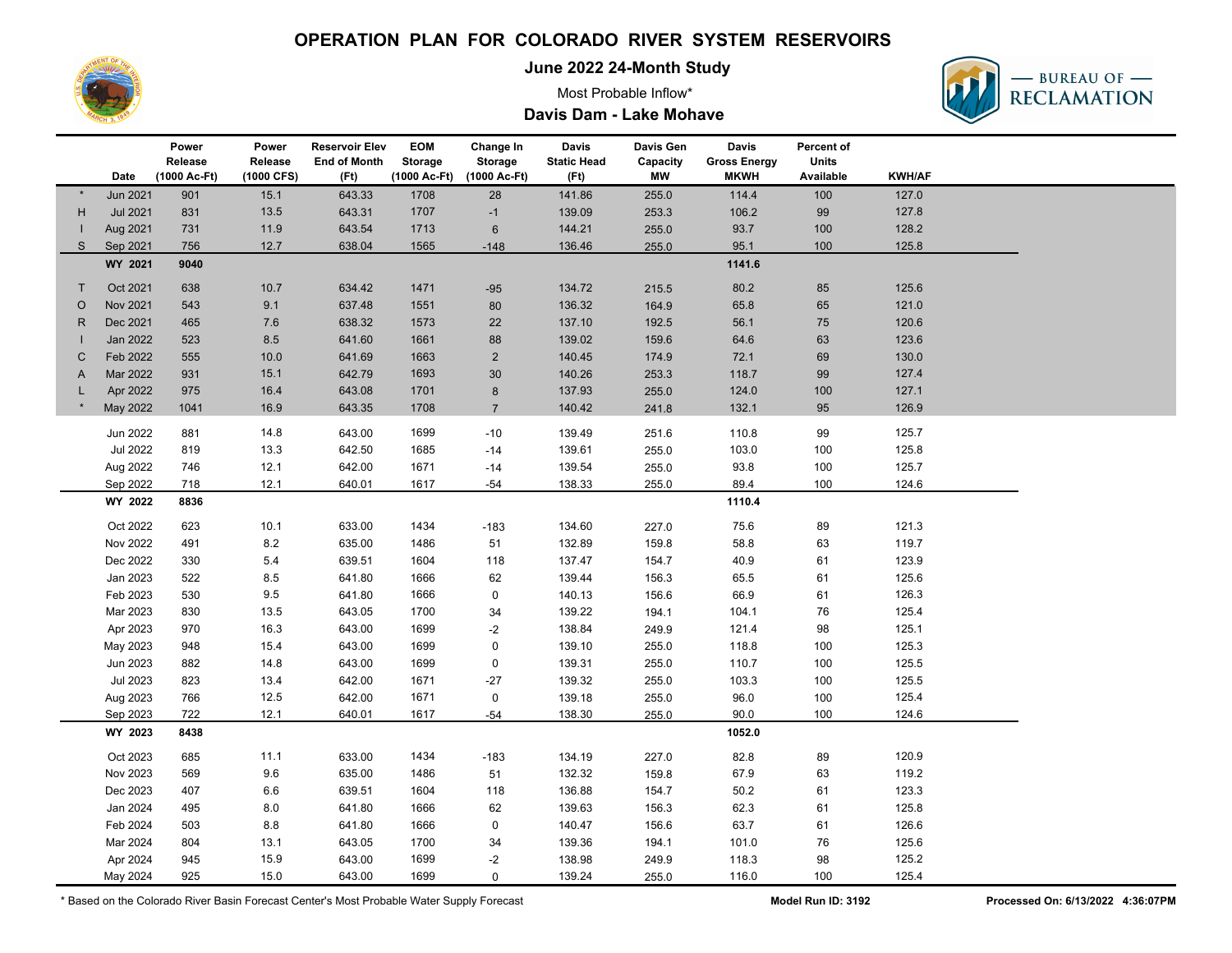

**June 2022 24-Month Study**

## Most Probable Inflow\*



### **Parker Dam - Lake Havasu**

|         |                      | Power        | Power      | <b>Reservoir Elev</b> | <b>EOM</b>   | Change In    | Parker             | Parker Gen     | Parker              | Percent of   |               |  |
|---------|----------------------|--------------|------------|-----------------------|--------------|--------------|--------------------|----------------|---------------------|--------------|---------------|--|
|         |                      | Release      | Release    | <b>End of Month</b>   | Storage      | Storage      | <b>Static Head</b> | Capacity       | <b>Gross Energy</b> | <b>Units</b> |               |  |
|         | Date                 | (1000 Ac-Ft) | (1000 CFS) | (Ft)                  | (1000 Ac-Ft) | (1000 Ac-Ft) | (Ft)               | МW             | <b>MKWH</b>         | Available    | <b>KWH/AF</b> |  |
|         | <b>Jun 2021</b>      | 706          | 11.9       | 448.55                | 591          | $\mathbf{1}$ | 82.07              | 120.0          | 49.4                | 100          | 69.9          |  |
| Н       | <b>Jul 2021</b>      | 669          | 10.9       | 448.23                | 585          | $-6$         | 80.10              | 120.0          | 46.6                | 100          | 69.6          |  |
|         | Aug 2021             | 586          | 9.5        | 447.51                | 571          | $-14$        | 79.33              | 120.0          | 40.7                | 100          | 69.4          |  |
| S       | Sep 2021             | 516          | 8.7        | 448.49                | 590          | 19           | 80.37              | 120.0          | 35.7                | 100          | 69.2          |  |
|         | WY 2021              | 6393         |            |                       |              |              |                    |                | 442.4               |              |               |  |
| T       | Oct 2021             | 421          | 6.8        | 448.37                | 587          | $-2$         | 82.15              | 96.8           | 29.7                | 81           | 70.6          |  |
| $\circ$ | Nov 2021             | 348          | 5.8        | 447.05                | 562          | $-25$        | 81.18              | 90.0           | 24.0                | ${\bf 75}$   | 69.1          |  |
| R       | Dec 2021             | 281          | 4.6        | 447.33                | 567          | 5            | 81.34              | 102.6          | 18.6                | 85           | 66.1          |  |
|         | Jan 2022             | 342          | $5.6\,$    | 446.38                | 550          | $-18$        | 80.46              | 93.9           | 23.0                | 78           | 67.4          |  |
| C       | Feb 2022             | 445          | 8.0        | 446.44                | 551          | $\mathbf{1}$ | 80.54              | 86.8           | 30.9                | 72           | 69.4          |  |
| A       | Mar 2022             | 658          | 10.7       | 448.02                | 580          | 30           | 77.95              | 112.3          | 45.8                | 94           | 69.6          |  |
| L       | Apr 2022             | 737          | 12.4       | 447.11                | 563          | $-17$        | 79.08              | 120.0          | 50.8                | 100          | 68.9          |  |
|         | May 2022             | 741          | 12.0       | 448.68                | 593          | 30           | 84.09              | 120.0          | 51.5                | 100          | 69.5          |  |
|         | Jun 2022             | 702          | 11.8       | 448.50                | 589          | $-4$         | 78.76              | 120.0          | 49.3                | 100          | 70.2          |  |
|         | <b>Jul 2022</b>      | 687          | 11.2       | 448.00                | 580          | $-10$        | 78.66              | 120.0          | 47.9                | 100          | 69.7          |  |
|         |                      | 615          | 10.0       | 447.50                | 571          | -9           | 78.63              |                |                     | 100          | 69.5          |  |
|         | Aug 2022<br>Sep 2022 | 515          | 8.7        | 447.50                | 570          | 0            | 78.96              | 120.0<br>120.0 | 42.7<br>35.8        | 100          | 69.4          |  |
|         | WY 2022              | 6492         |            |                       |              |              |                    |                | 450.1               |              |               |  |
|         |                      |              |            |                       |              |              |                    |                |                     |              |               |  |
|         | Oct 2022             | 439          | 7.1        | 447.50                | 571          | 0            | 79.66              | 93.9           | 30.9                | ${\bf 78}$   | 70.4          |  |
|         | Nov 2022             | 342          | 5.8        | 447.50                | 570          | 0            | 80.36              | 90.0           | 23.6                | 75           | 68.9          |  |
|         | Dec 2022             | 222          | 3.6        | 446.50                | 552          | $-19$        | 81.02              | 111.3          | 14.2                | 93           | 64.0          |  |
|         | Jan 2023             | 310          | 5.0        | 446.50                | 552          | 0            | 79.73              | 93.9           | 20.7                | 78           | 66.9          |  |
|         | Feb 2023             | 401          | 7.2        | 446.50                | 552          | 0            | 78.63              | 95.2           | 27.7                | 79           | 69.1          |  |
|         | Mar 2023             | 609          | 9.9        | 446.70                | 555          | 4            | 77.52              | 120.0          | 41.8                | 100          | 68.6          |  |
|         | Apr 2023             | 715          | 12.0       | 448.70                | 593          | 38           | 77.79              | 120.0          | 49.7                | 100          | 69.5          |  |
|         | May 2023             | 722          | 11.7       | 448.70                | 593          | $\mathsf{O}$ | 78.89              | 120.0          | 50.8                | 100          | 70.3          |  |
|         | Jun 2023             | 719          | 12.1       | 448.70                | 593          | 0            | 78.76              | 120.0          | 50.4                | 100          | 70.2          |  |
|         | Jul 2023             | 684          | 11.1       | 448.00                | 580          | $-13$        | 78.78              | 120.0          | 47.8                | 100          | 69.8          |  |
|         | Aug 2023             | 624          | 10.2       | 447.50                | 571          | $-10$        | 78.57              | 120.0          | 43.3                | 100          | 69.4          |  |
|         | Sep 2023             | 524          | 8.8        | 447.50                | 570          | $\mathbf 0$  | 78.89              | 120.0          | 36.4                | 100          | 69.4          |  |
|         | WY 2023              | 6312         |            |                       |              |              |                    |                | 437.3               |              |               |  |
|         | Oct 2023             | 482          | 7.8        | 447.50                | 571          | 0            | 79.34              | 91.0           | 33.8                | 76           | 70.1          |  |
|         | Nov 2023             | 372          | $6.2\,$    | 447.50                | 570          | 0            | 80.11              | 92.0           | 25.5                | $77$         | 68.6          |  |
|         | Dec 2023             | 260          | 4.2        | 446.50                | 552          | -19          | 80.67              | 112.3          | 16.6                | 94           | 63.7          |  |
|         | Jan 2024             | 302          | 4.9        | 446.50                | 552          | 0            | 79.80              | 92.9           | 20.2                | 77           | 66.9          |  |
|         | Feb 2024             | 394          | 6.9        | 446.50                | 552          | 0            | 78.80              | 95.4           | 27.3                | 79           | 69.2          |  |
|         | Mar 2024             | 601          | 9.8        | 446.70                | 555          | 4            | 77.58              | 120.0          | 41.3                | 100          | 68.7          |  |
|         | Apr 2024             | 707          | 11.9       | 448.70                | 593          | 38           | 77.83              | 120.0          | 49.2                | 100          | 69.6          |  |
|         | May 2024             | 717          | 11.7       | 448.70                | 593          | 0            | 78.92              | 120.0          | 50.4                | 100          | 70.3          |  |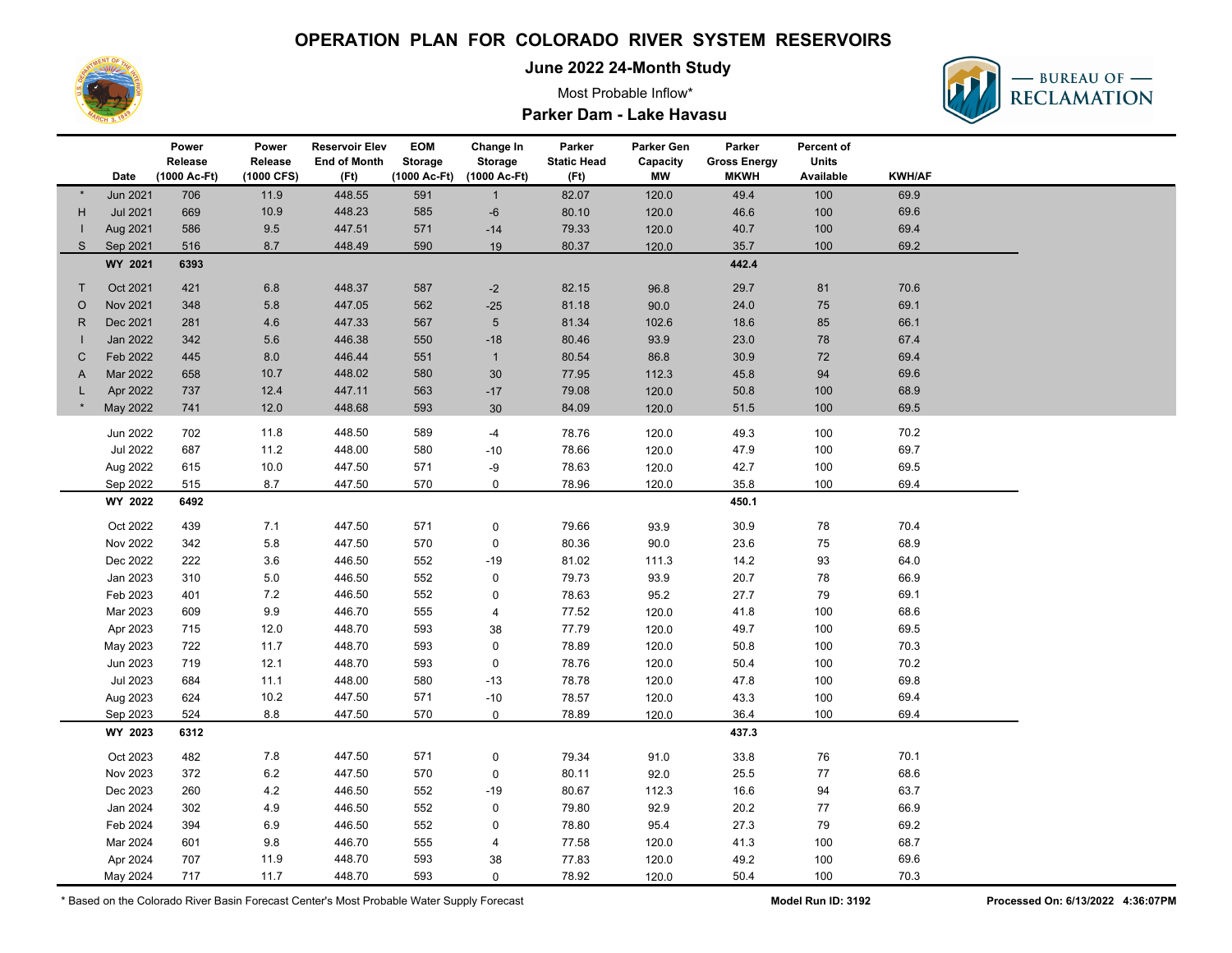

**June 2022 24-Month Study**

Most Probable Inflow\*

### **Upper Basin Power**



|              |                 | Glen             | Flaming          | <b>Blue</b>               | <b>Morrow</b>    | Crystal                   | Fontenelle                |
|--------------|-----------------|------------------|------------------|---------------------------|------------------|---------------------------|---------------------------|
|              |                 | Canyon           | Gorge            | Mesa                      | Point            | Reservoir                 | Reservoir                 |
|              | Date            | <b>1000 MWHR</b> | <b>1000 MWHR</b> | <b>1000 MWHR</b>          | <b>1000 MWHR</b> | <b>1000 MWHR</b>          | <b>1000 MWHR</b>          |
|              | <b>Jun 2021</b> | 260              | 30               | 20                        | 30               | 19                        | $\overline{3}$            |
| H            | Jul 2021        | 303              | 24               | 27                        | 34               | $20\,$                    | $\ensuremath{\mathsf{3}}$ |
|              | Aug 2021        | 310              | 37               | 25                        | 34               | $20\,$                    | $\ensuremath{\mathsf{3}}$ |
| S            | Sep 2021        | 238              | 36               | 24                        | 33               | 19                        | $\sqrt{2}$                |
|              | Summer 2021     | 1614             | 182              | 140                       | 190              | 114                       | 17                        |
| Т            | Oct 2021        | 183              | 29               | 14                        | 22               | $\overline{7}$            | $\sqrt{2}$                |
| $\circ$      | Nov 2021        | 189              | 19               | $\mathsf 3$               | $\,6\,$          | $\sqrt{2}$                | $\mathsf 3$               |
| $\mathsf{R}$ | Dec 2021        | 226              | 19               | $\overline{2}$            | 5                | $\overline{2}$            | $\overline{4}$            |
|              | Jan 2022        | 252              | 19               | $\mathbf{3}$              | $\overline{5}$   | $\mathbf{1}$              | $\overline{4}$            |
| C            | Feb 2022        | 201              | 17               | 3                         | $\overline{4}$   | $\mathbf{1}$              | $\mathbf{3}$              |
| A            | Mar 2022        | 208              | 19               | $\bf 8$                   | $9\,$            | $\sqrt{4}$                | $\ensuremath{\mathsf{3}}$ |
|              | Winter 2022     | 1259             | 123              | 34                        | 50               | 17                        | 19                        |
|              |                 |                  |                  |                           |                  |                           |                           |
| L            | Apr 2022        | 179              | $19$             | 11                        | 15               | 10                        | $\pmb{0}$                 |
| $\star$      | May 2022        | 214              | $52\,$           | 20                        | 31               | $18$                      | $\sqrt{3}$                |
|              | Jun 2022        | 216              | $42\,$           | 20                        | 27               | $13$                      | $\,$ 5 $\,$               |
|              | <b>Jul 2022</b> | 243              | $28\,$           | 22                        | 30               | 14                        | $\,6$                     |
|              | Aug 2022        | 256              | 36               | 20                        | 28               | 14                        | $\,$ 5 $\,$               |
|              | Sep 2022        | 192              | 35               | 20                        | 28               | 14                        | $\,$ 5 $\,$               |
|              | Summer 2022     | 1300             | 212              | 112                       | 159              | 83                        | ${\bf 24}$                |
|              | Oct 2022        | 169              | $32\,$           | 19                        | 28               | 14                        | $\,$ 5 $\,$               |
|              | Nov 2022        | 176              | $30\,$           | $\mathbf{3}$              | 5                | 3                         | 4                         |
|              | Dec 2022        | 209              | 29               | 3                         | $\,6\,$          | 3                         | $\overline{4}$            |
|              | Jan 2023        | 228              | 30               | $\overline{4}$            | $\,6\,$          | 3                         | $\overline{\mathbf{4}}$   |
|              | Feb 2023        | 199              | 26               | $\ensuremath{\mathsf{3}}$ | $\,$ 5 $\,$      | 3                         | $\ensuremath{\mathsf{3}}$ |
|              | Mar 2023        | 208              |                  | 4                         | $\overline{7}$   | 4                         | $\ensuremath{\mathsf{3}}$ |
|              |                 |                  | 28               |                           |                  |                           |                           |
|              | Winter 2023     | 1190             | 175              | 37                        | 57               | 31                        | 23                        |
|              | Apr 2023        | 184              | 17               | 8                         | 14               | 8                         | $\overline{c}$            |
|              | May 2023        | 187              | 27               | 19                        | 32               | 21                        | $\,$ 5 $\,$               |
|              | Jun 2023        | 205              | 17               | 27                        | 42               | $22\,$                    | $\overline{7}$            |
|              | Jul 2023        | 236              | 19               | 22                        | 29               | $15\,$                    | 8                         |
|              | Aug 2023        | 251              | 24               | 24                        | 31               | 15                        | $\,6\,$                   |
|              | Sep 2023        | 204              | $25\,$           | 22                        | 28               | 14                        | $\,$ 5 $\,$               |
|              | Summer 2023     | 1269             | 128              | 122                       | 176              | 97                        | 32                        |
|              | Oct 2023        | 229              | 21               | 21                        | 27               | 9                         | $\sqrt{5}$                |
|              | Nov 2023        | 226              | 20               | $\overline{\mathbf{4}}$   | $\,$ 5 $\,$      | $\ensuremath{\mathsf{3}}$ | $\sqrt{5}$                |
|              | Dec 2023        | 249              | 23               | 4                         | $\sqrt{5}$       | 3                         | 5                         |
|              | Jan 2024        | 271              | 23               | $\overline{4}$            | $\boldsymbol{6}$ | 3                         | 5                         |
|              | Feb 2024        |                  | 22               | 4                         | 5                | 3                         | 4                         |
|              |                 | 236              |                  |                           |                  |                           |                           |
|              | Mar 2024        | 247              | 17               | 5                         | $\,6\,$          | 4                         | 4                         |
|              | Winter 2024     | 1212             | 110              | 36                        | 48               | 22                        | 24                        |
|              | Apr 2024        | 219              | 17               | 8                         | 14               | 9                         | 4                         |
|              | May 2024        | 224              | 74               | 21                        | 33               | 20                        | 5                         |